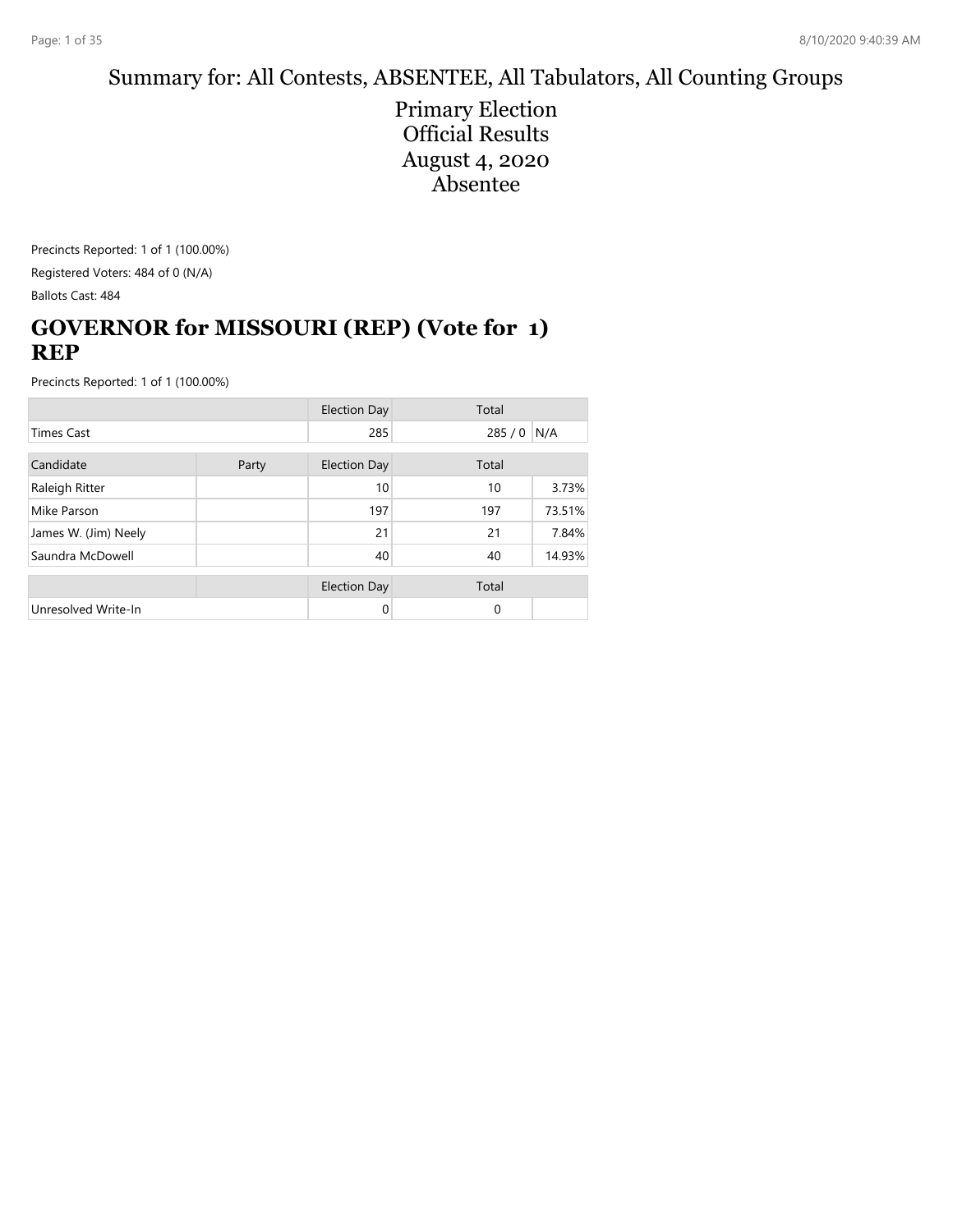## **GOVERNOR for MISSOURI (DEM) (Vote for 1) DEM**

|                                   |       | <b>Election Day</b> | Total    |        |
|-----------------------------------|-------|---------------------|----------|--------|
| <b>Times Cast</b>                 |       | 188                 | 188/0    | N/A    |
| Candidate                         | Party | <b>Election Day</b> | Total    |        |
| Nicole Galloway                   |       | 173                 | 173      | 96.11% |
| Jimmie Matthews                   |       | 5                   | 5        | 2.78%  |
| Antoin Johnson                    |       | $\Omega$            | $\Omega$ | 0.00%  |
| Eric Morrison                     |       | $\overline{c}$      | 2        | 1.11%  |
| Robin John Daniel Van<br>Quaethem |       | 0                   | $\Omega$ | 0.00%  |
|                                   |       | <b>Election Day</b> | Total    |        |
| Unresolved Write-In               |       | 0                   | 0        |        |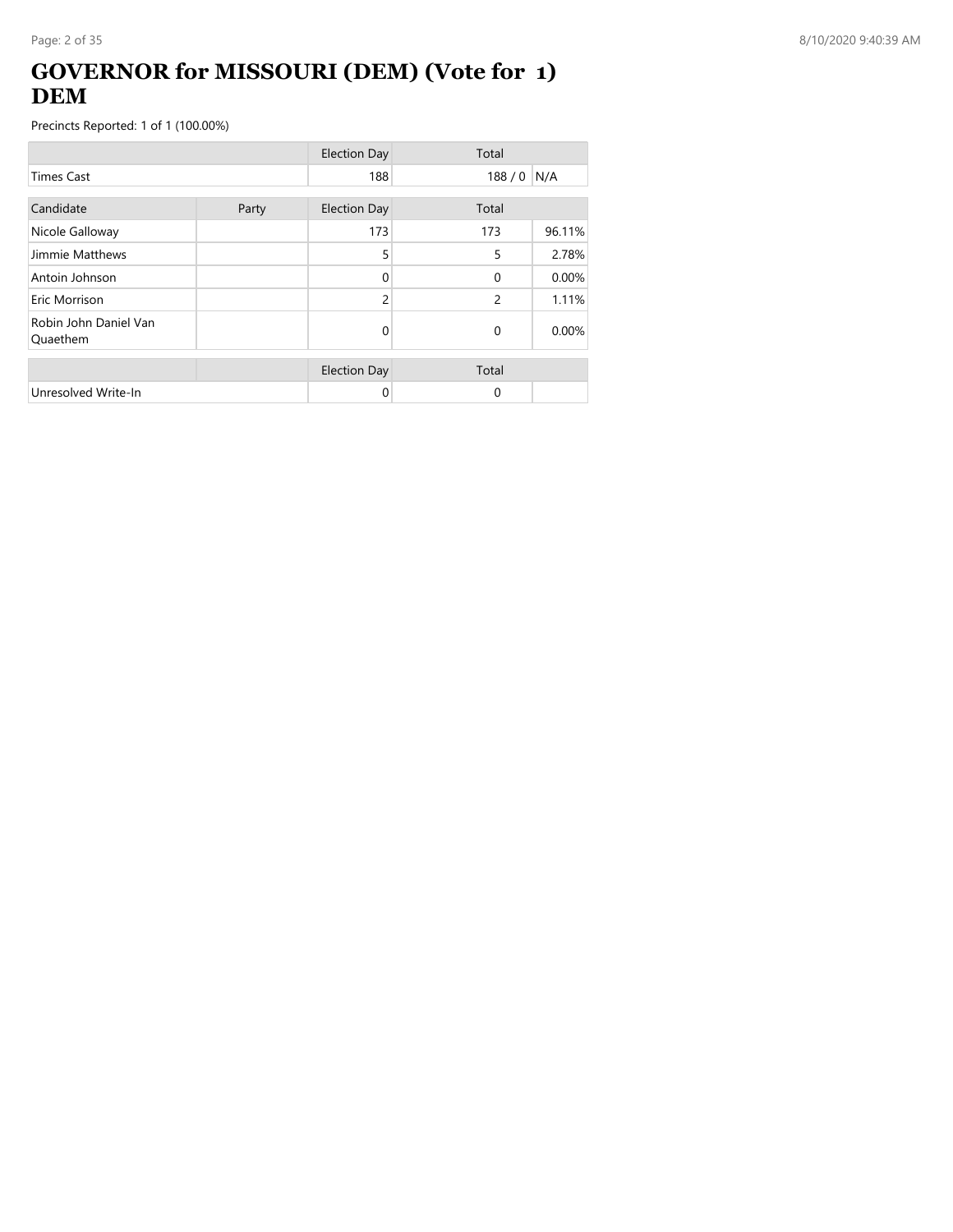## **GOVERNOR for MISSOURI (LIB) (Vote for 1) LIB**

|                     |       | <b>Election Day</b> | Total      |
|---------------------|-------|---------------------|------------|
| Times Cast          |       |                     | N/A<br>1/0 |
| Candidate           | Party | <b>Election Day</b> | Total      |
| <b>Rik Combs</b>    |       |                     | 100.00%    |
|                     |       | <b>Election Day</b> | Total      |
| Unresolved Write-In |       | 0                   | 0          |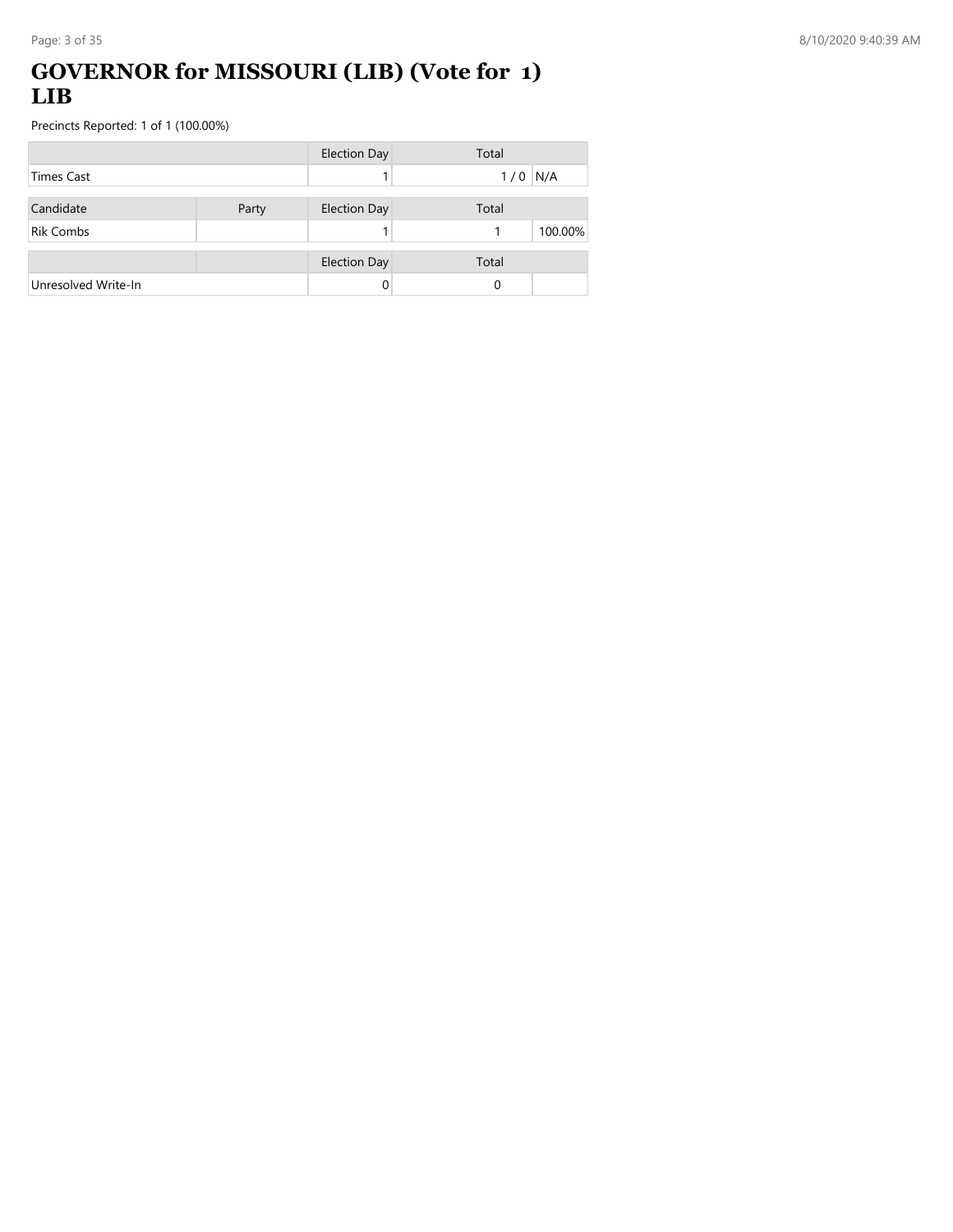## **GOVERNOR for MISSOURI (GRN) (Vote for 1) GRN**

|                     |       | <b>Election Day</b> | Total    |     |
|---------------------|-------|---------------------|----------|-----|
| <b>Times Cast</b>   |       |                     | 0/0      | N/A |
|                     |       |                     |          |     |
| Candidate           | Party | <b>Election Day</b> | Total    |     |
| Jerome Howard Bauer |       |                     | $\Omega$ | N/A |
|                     |       |                     |          |     |
|                     |       | <b>Election Day</b> | Total    |     |
| Unresolved Write-In |       |                     | 0        |     |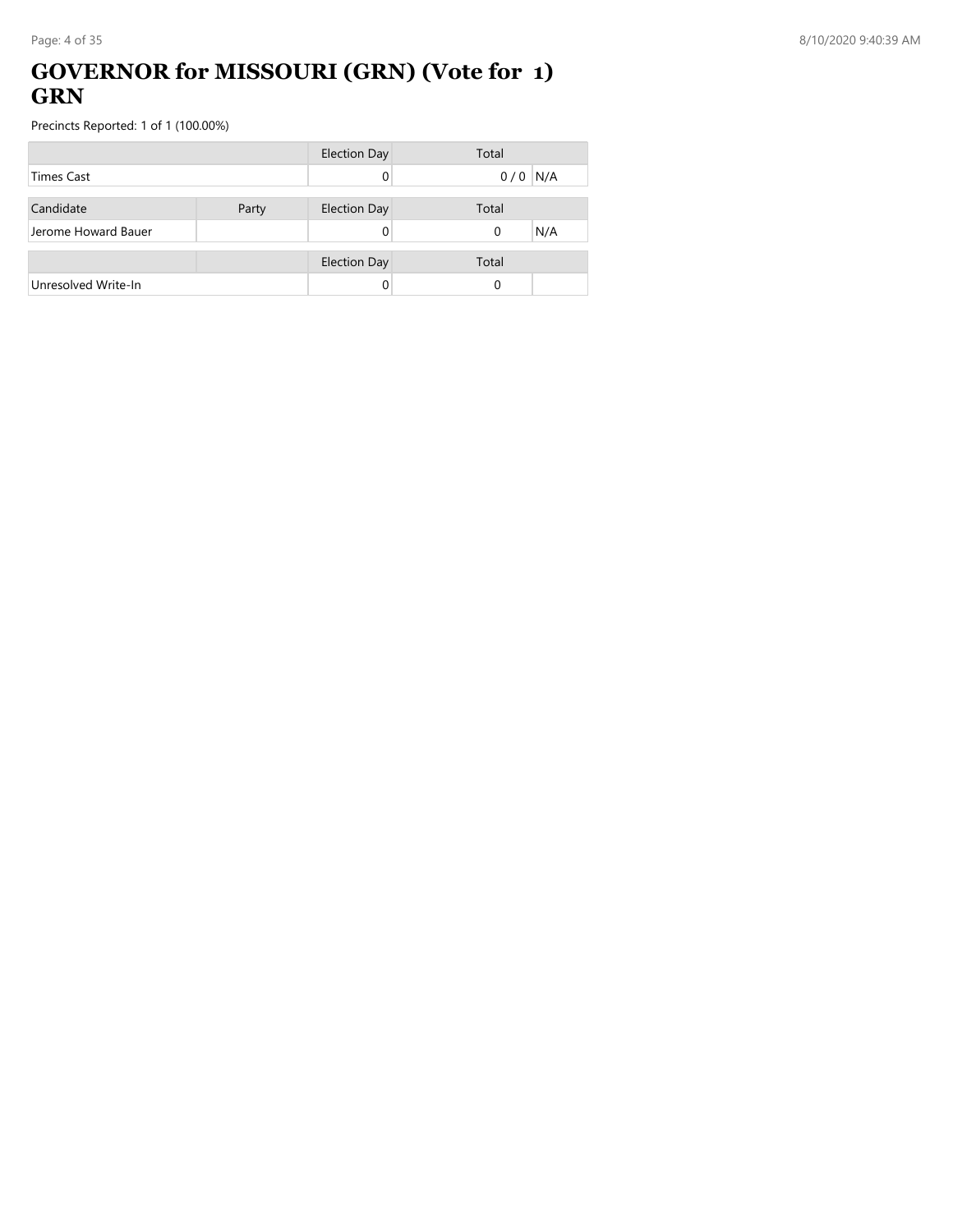## **LIEUTENANT GOVERNOR for MISSOURI (REP) (Vote for 1) REP**

|                     |       | <b>Election Day</b> | Total         |        |
|---------------------|-------|---------------------|---------------|--------|
| <b>Times Cast</b>   |       | 285                 | 285 / 0   N/A |        |
| Candidate           | Party | <b>Election Day</b> | Total         |        |
| Arnie C. AC Dienoff |       | 14                  | 14            | 6.11%  |
| Mike Kehoe          |       | 169                 | 169           | 73.80% |
| Aaron T Wisdom      |       | 10                  | 10            | 4.37%  |
| Mike Carter         |       | 36                  | 36            | 15.72% |
|                     |       | <b>Election Day</b> | Total         |        |
| Unresolved Write-In |       | 0                   | $\Omega$      |        |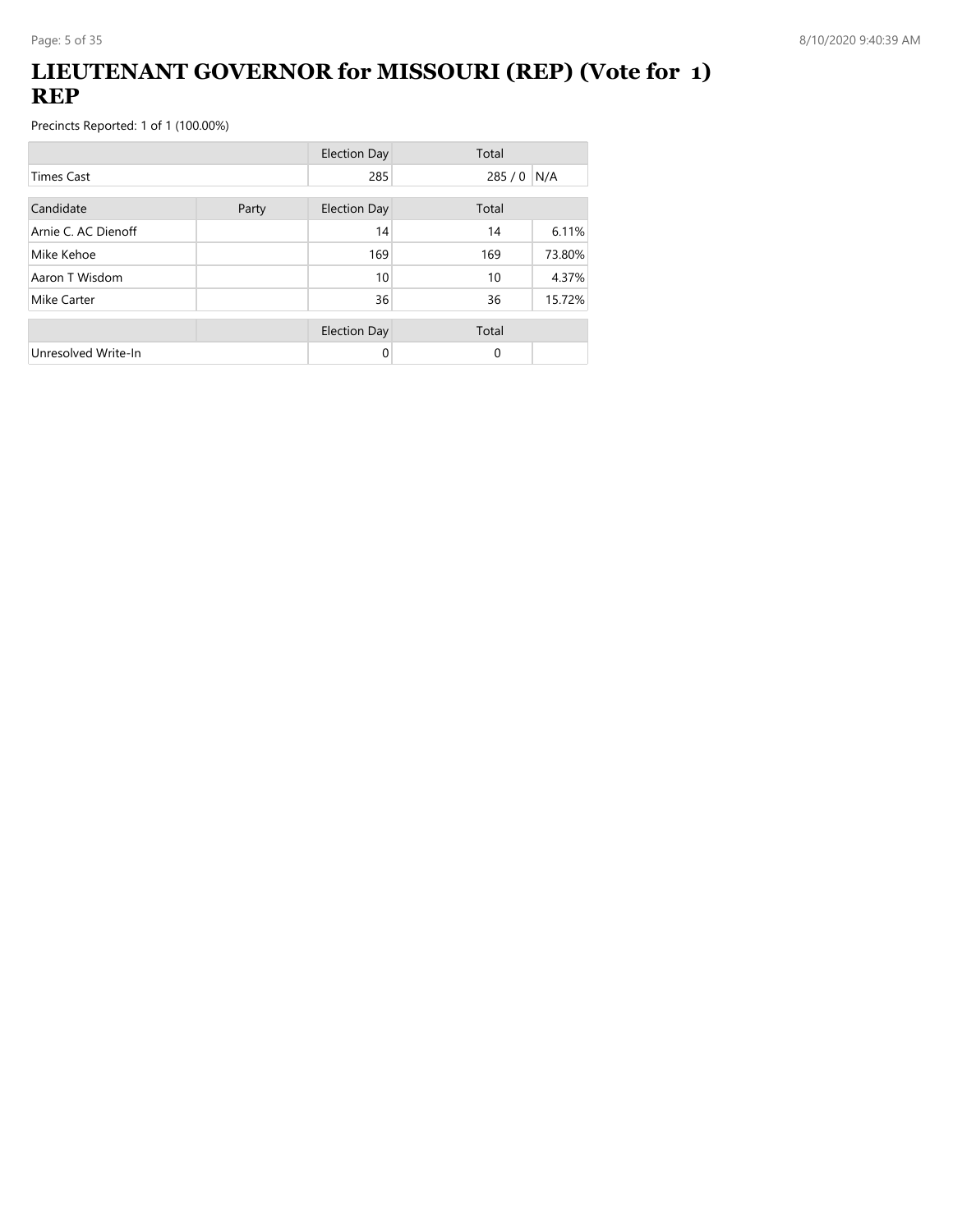## **LIEUTENANT GOVERNOR for MISSOURI (DEM) (Vote for 1) DEM**

|                     |       | <b>Election Day</b> | Total |        |
|---------------------|-------|---------------------|-------|--------|
| Times Cast          |       | 188                 | 188/0 | N/A    |
| Candidate           | Party | <b>Election Day</b> | Total |        |
| Gregory A Upchurch  |       | 53                  | 53    | 30.99% |
| Alissia Canady      |       | 118                 | 118   | 69.01% |
|                     |       | <b>Election Day</b> | Total |        |
| Unresolved Write-In |       | $\Omega$            | 0     |        |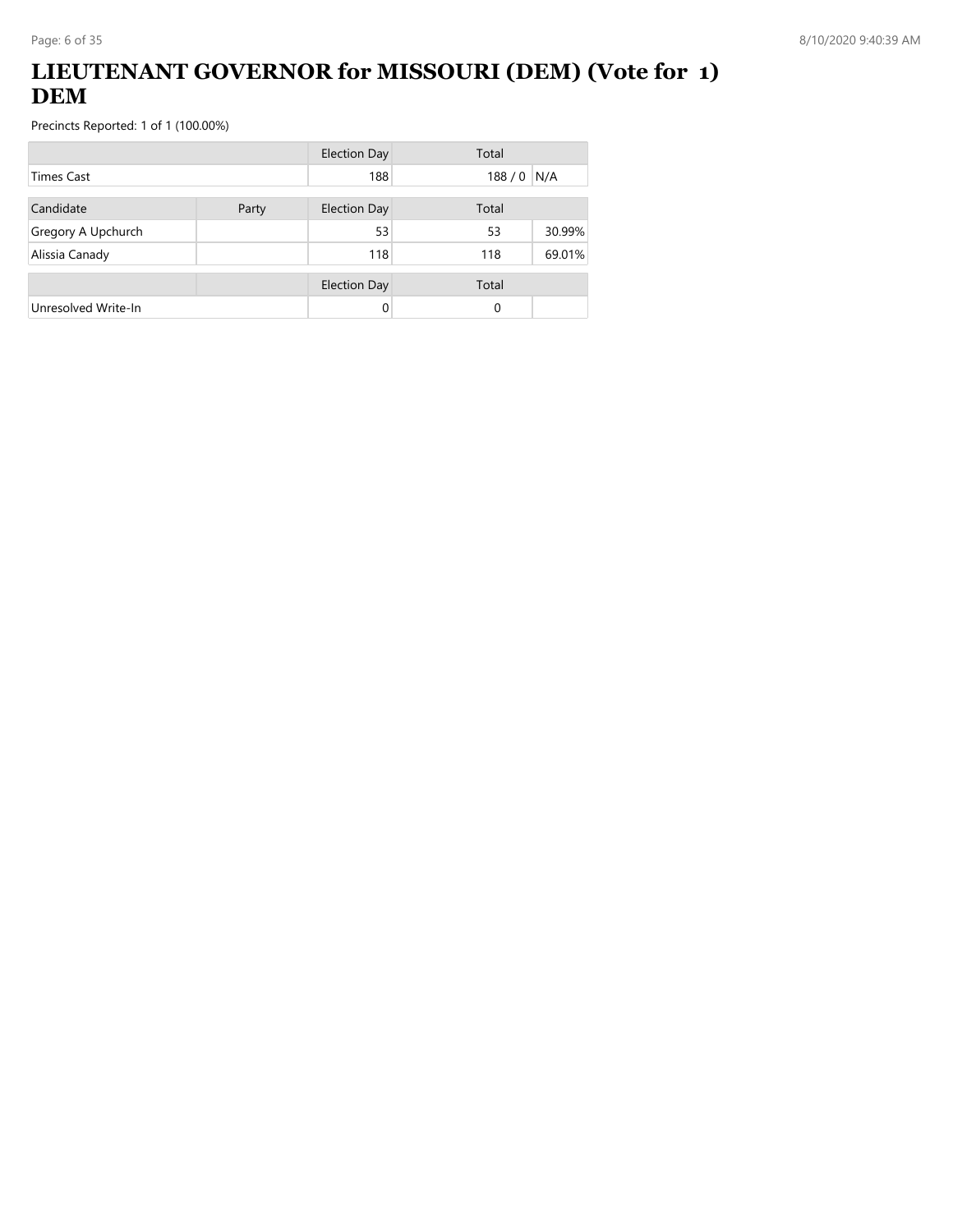## **LIEUTENANT GOVERNOR for MISSOURI (LIB) (Vote for 1) LIB**

|                     |       | <b>Election Day</b> | Total        |
|---------------------|-------|---------------------|--------------|
| Times Cast          |       |                     | N/A<br>1/0   |
| Candidate           | Party | <b>Election Day</b> | Total        |
| <b>Bill Slantz</b>  |       |                     | 100.00%<br>1 |
|                     |       | <b>Election Day</b> | Total        |
| Unresolved Write-In |       | 0                   | 0            |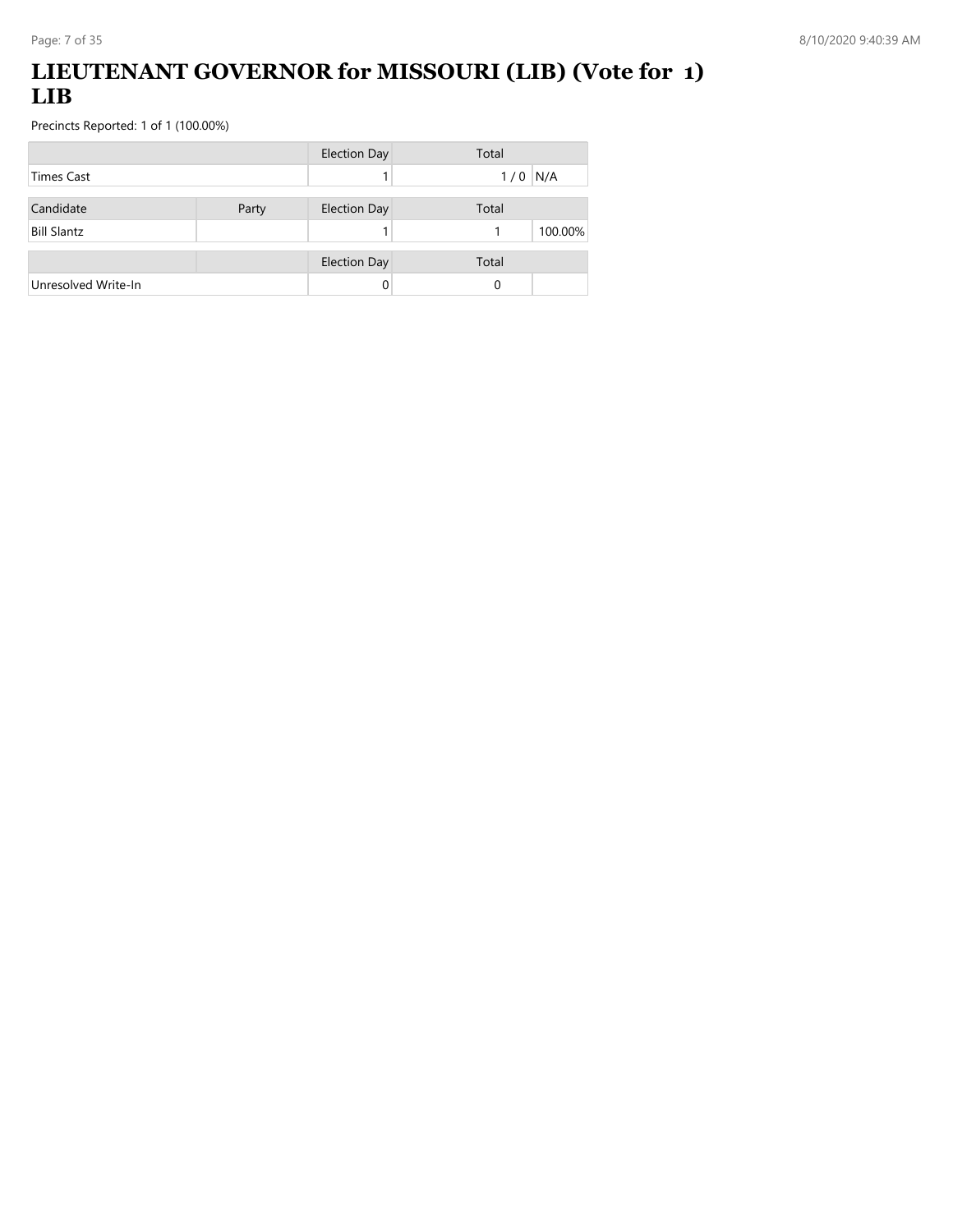## **LIEUTENANT GOVERNOR for MISSOURI (GRN) (Vote for 1) GRN**

|                     |       | <b>Election Day</b> | Total           |
|---------------------|-------|---------------------|-----------------|
| <b>Times Cast</b>   |       |                     | $0/0$ N/A       |
| Candidate           | Party | <b>Election Day</b> | Total           |
| Kelley Dragoo       |       |                     | N/A<br>$\Omega$ |
|                     |       |                     |                 |
|                     |       | <b>Election Day</b> | Total           |
| Unresolved Write-In |       |                     | 0               |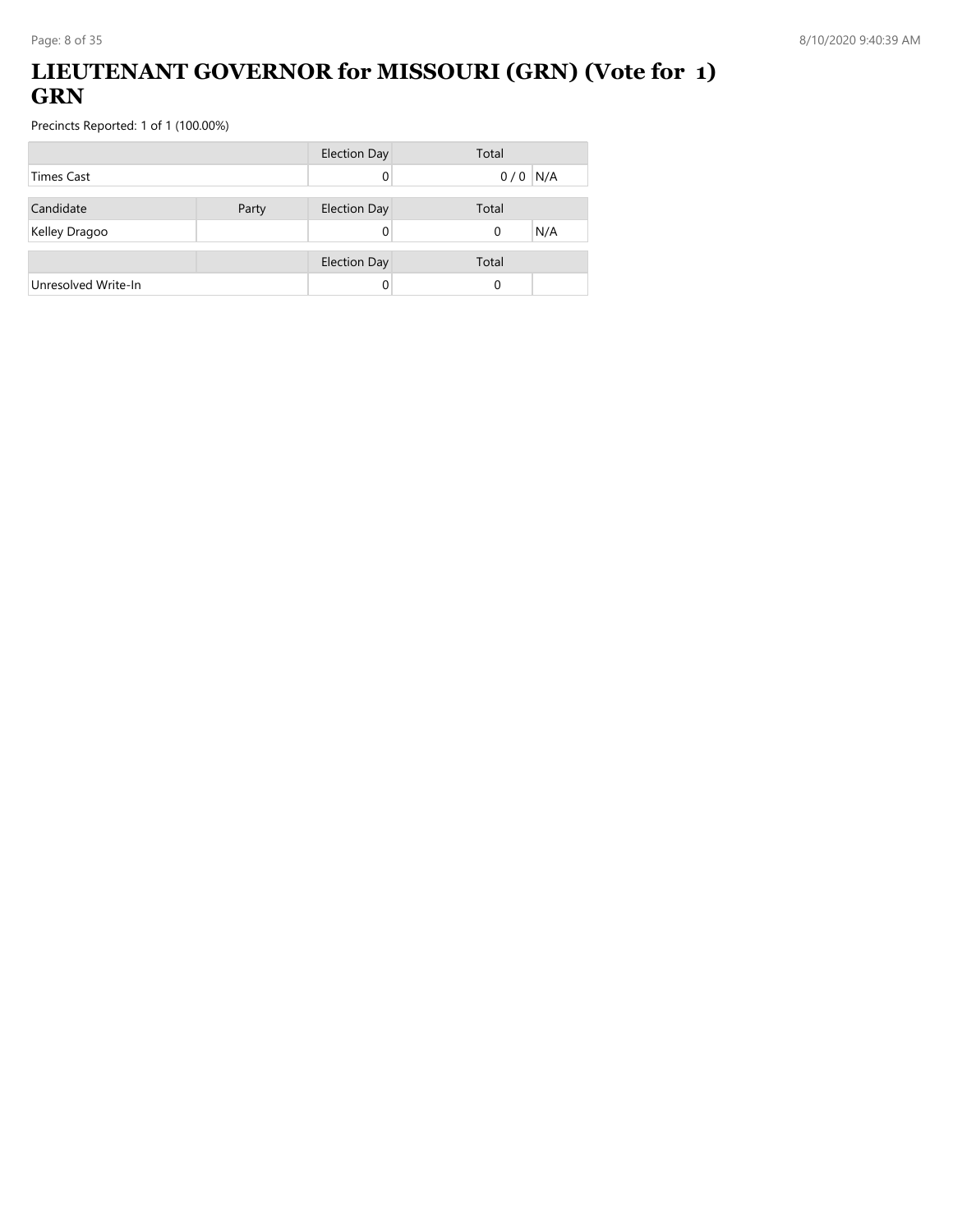## **SECRETARY OF STATE for MISSOURI (REP) (Vote for 1) REP**

|                        |       | <b>Election Day</b> | Total          |
|------------------------|-------|---------------------|----------------|
| <b>Times Cast</b>      |       | 285                 | 285 / 0 N/A    |
| Candidate              | Party | <b>Election Day</b> | Total          |
| John R. (Jay) Ashcroft |       | 238                 | 238<br>100.00% |
|                        |       | <b>Election Day</b> | Total          |
| Unresolved Write-In    |       | 0                   | 0              |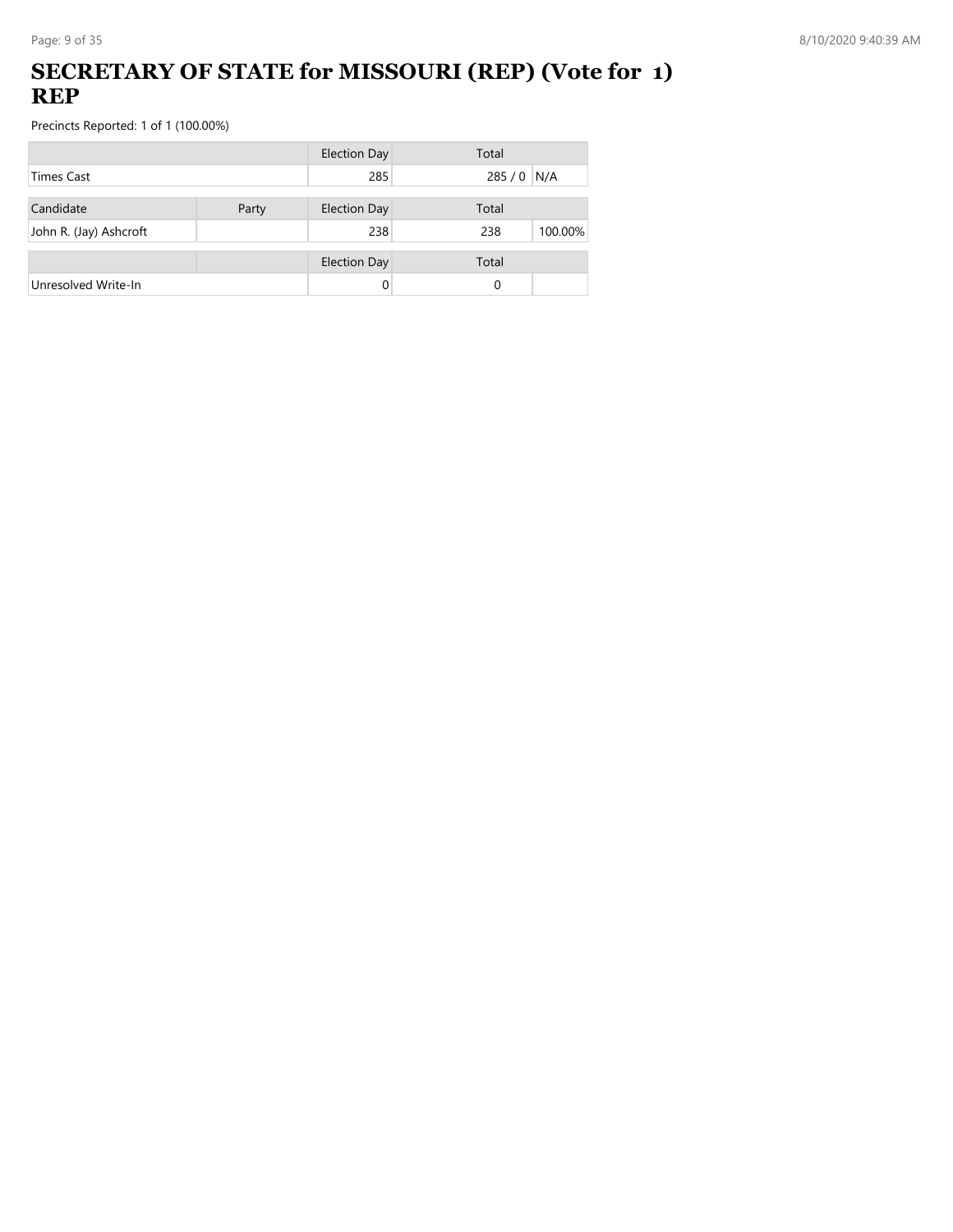## **SECRETARY OF STATE for MISSOURI (DEM) (Vote for 1) DEM**

|                     |       | <b>Election Day</b> | Total          |
|---------------------|-------|---------------------|----------------|
| Times Cast          |       | 188                 | 188 / 0 N/A    |
| Candidate           | Party | <b>Election Day</b> | Total          |
| Yinka Faleti        |       | 159                 | 100.00%<br>159 |
|                     |       | <b>Election Day</b> | Total          |
| Unresolved Write-In |       | 0                   | 0              |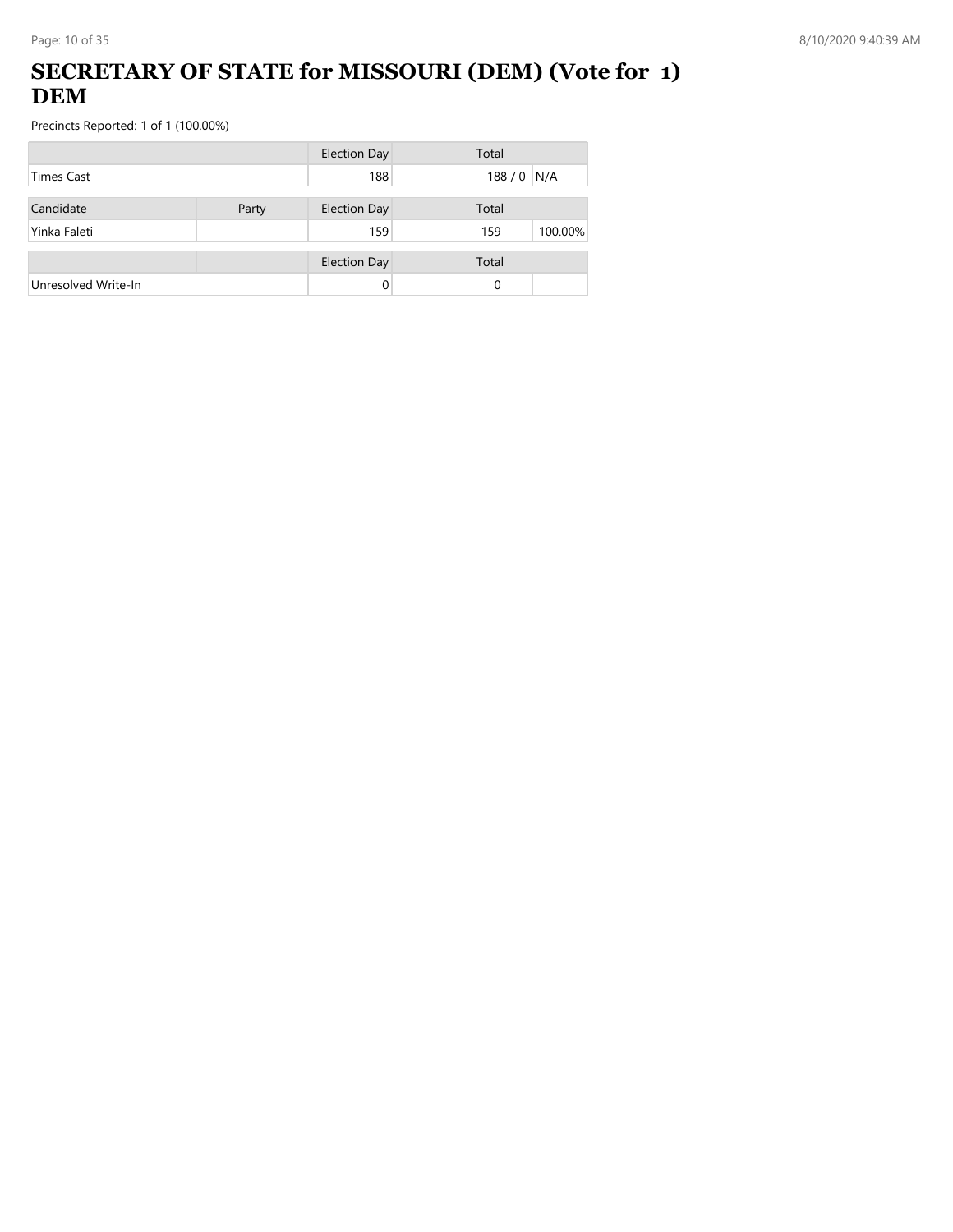### **SECRETARY OF STATE for MISSOURI (LIB) (Vote for 1) LIB**

|                     |       | <b>Election Day</b> | Total        |
|---------------------|-------|---------------------|--------------|
| <b>Times Cast</b>   |       |                     | N/A<br>1/0   |
| Candidate           | Party | <b>Election Day</b> | Total        |
| Carl Herman Freese  |       |                     | 100.00%<br>1 |
|                     |       | <b>Election Day</b> | Total        |
| Unresolved Write-In |       |                     | 0            |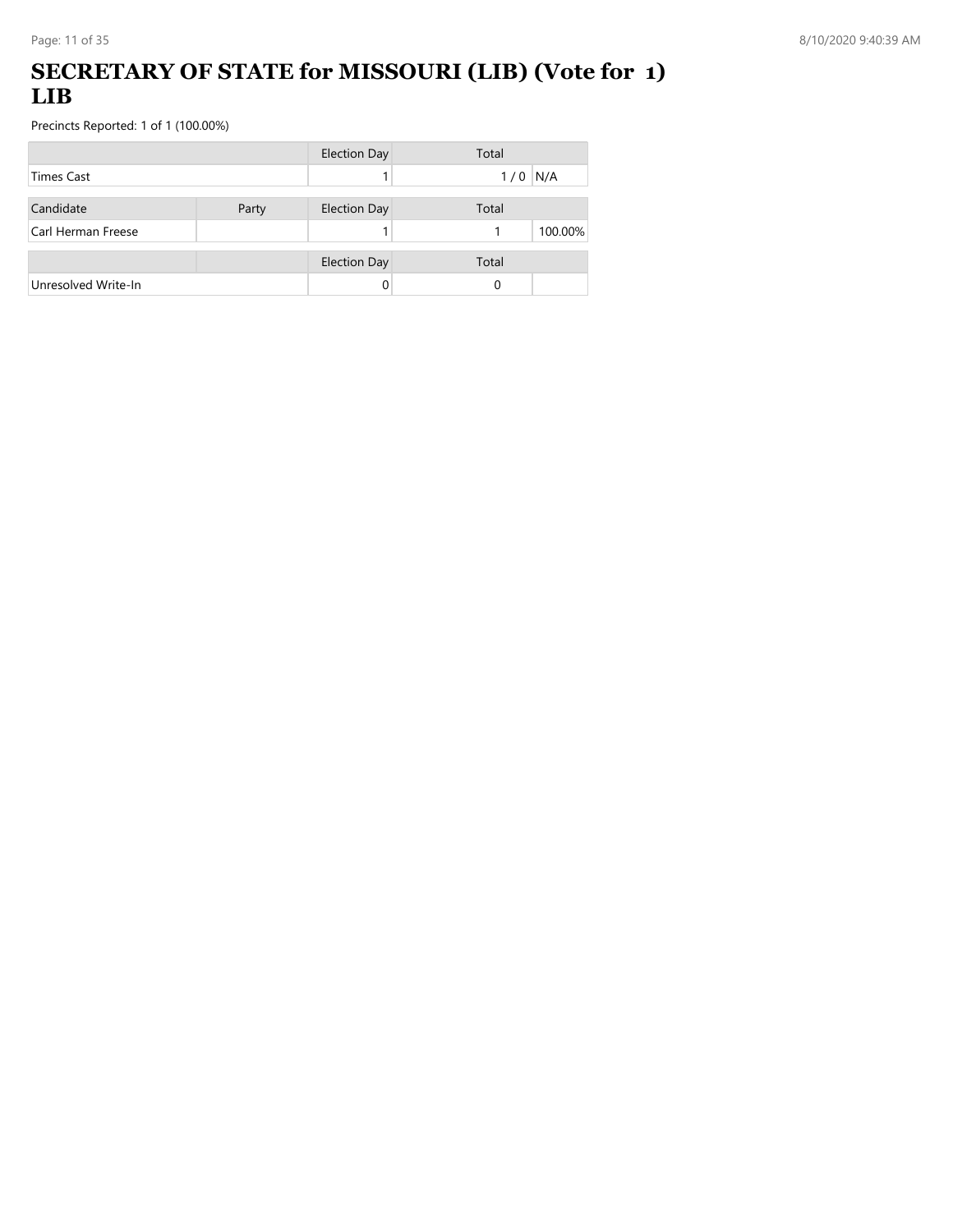### **SECRETARY OF STATE for MISSOURI (GRN) (Vote for 1) GRN**

|                     |       | <b>Election Day</b> | Total     |
|---------------------|-------|---------------------|-----------|
| Times Cast          |       |                     | $0/0$ N/A |
| Candidate           | Party | <b>Election Day</b> | Total     |
| Paul Lehmann        |       |                     | N/A<br>0  |
|                     |       |                     |           |
|                     |       | <b>Election Day</b> | Total     |
| Unresolved Write-In |       |                     | 0         |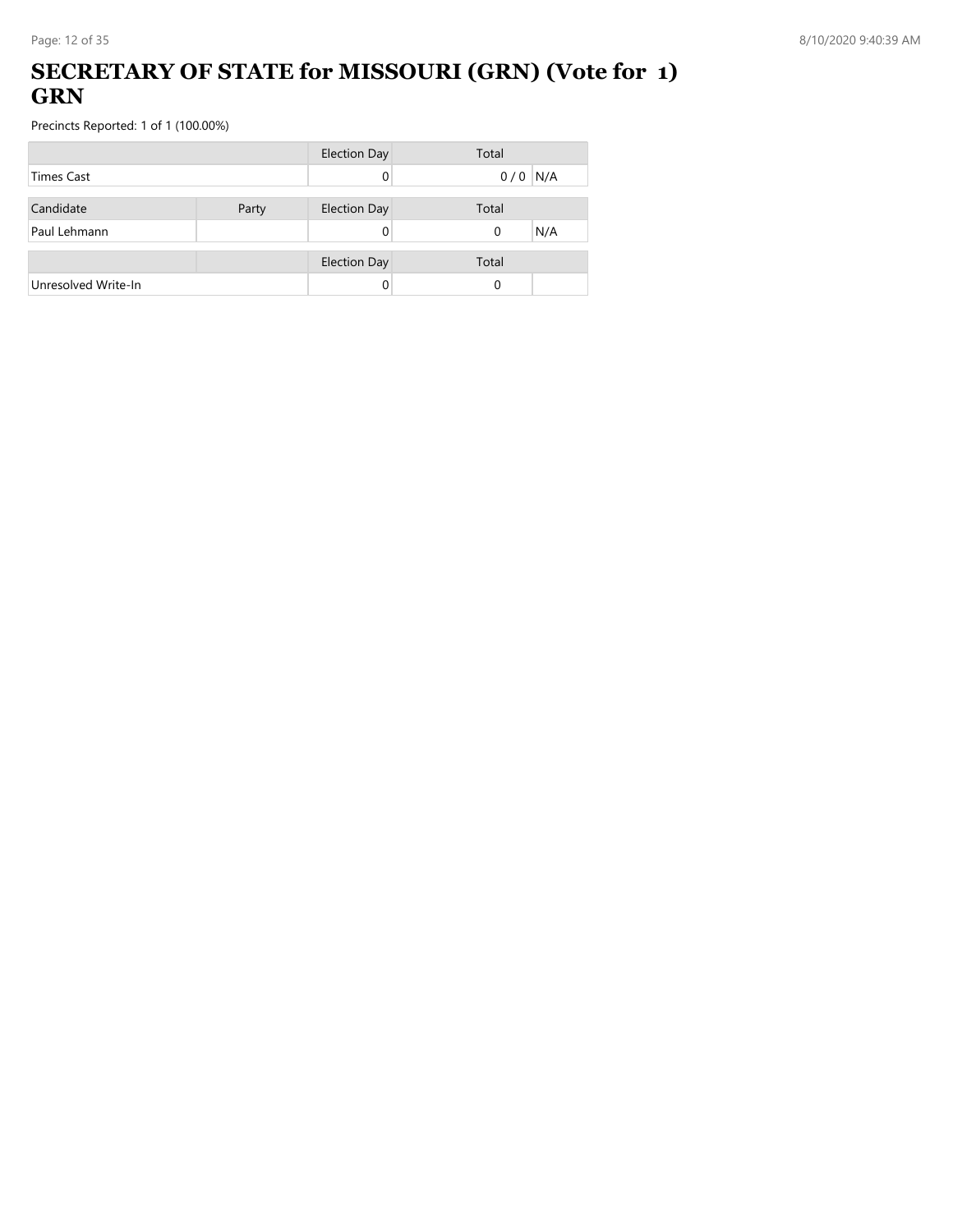#### **SECRETARY OF STATE for MISSOURI (CST) (Vote for 1) CST**

|                     |       | <b>Election Day</b> | Total     |
|---------------------|-------|---------------------|-----------|
| <b>Times Cast</b>   |       |                     | $0/0$ N/A |
|                     |       |                     |           |
| Candidate           | Party | <b>Election Day</b> | Total     |
| Paul Venable        |       |                     | N/A<br>0  |
|                     |       |                     |           |
|                     |       | <b>Election Day</b> | Total     |
| Unresolved Write-In |       |                     | $\Omega$  |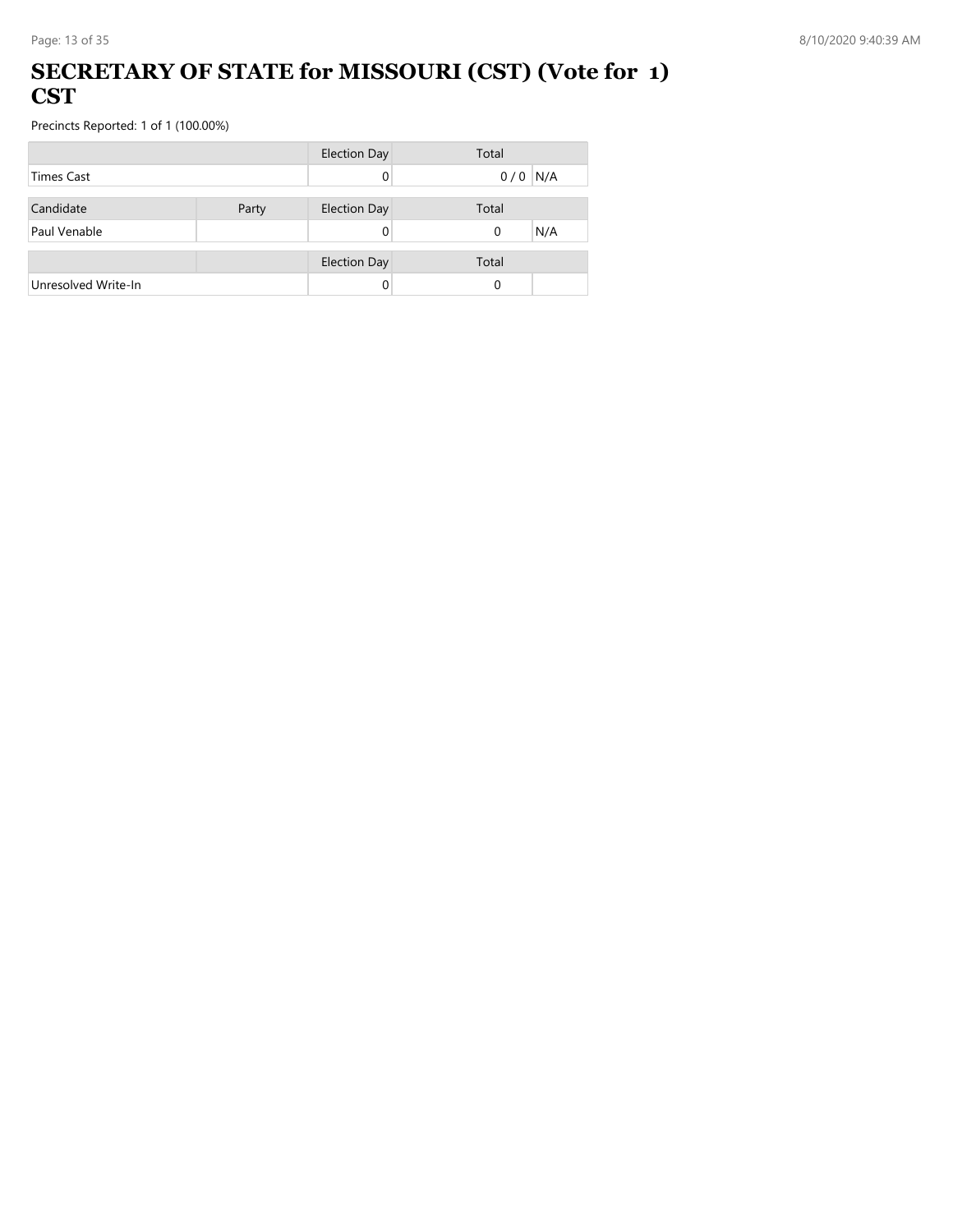### **STATE TREASURER for MISSOURI (REP) (Vote for 1) REP**

|                     |       | <b>Election Day</b> | Total          |
|---------------------|-------|---------------------|----------------|
| Times Cast          |       | 285                 | $285/0$ N/A    |
| Candidate           | Party | <b>Election Day</b> | Total          |
| Scott Fitzpatrick   |       | 226                 | 226<br>100.00% |
|                     |       |                     | Total          |
|                     |       | <b>Election Day</b> |                |
| Unresolved Write-In |       |                     | 0              |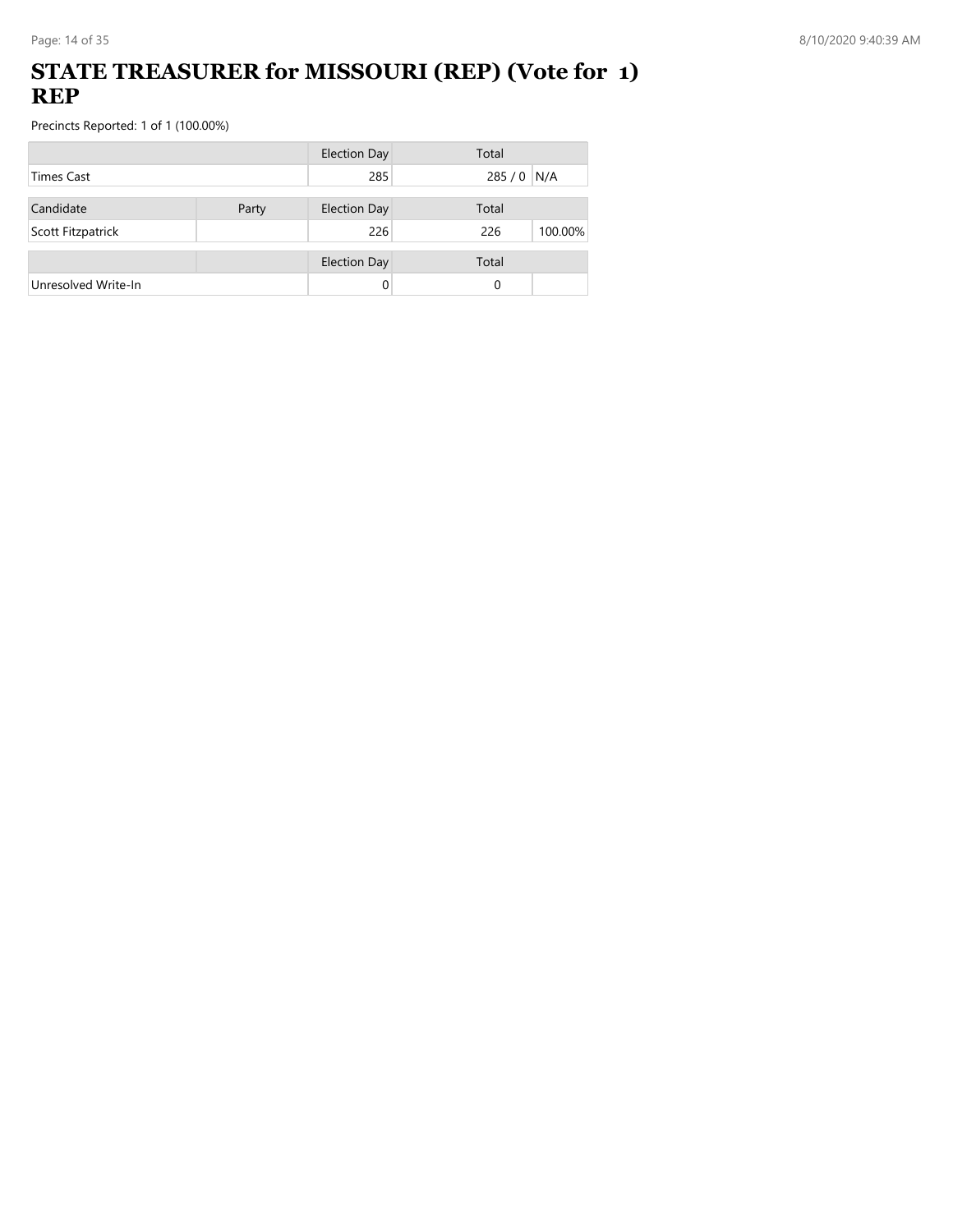## **STATE TREASURER for MISSOURI (DEM) (Vote for 1) DEM**

|                      |       | <b>Election Day</b> | Total          |
|----------------------|-------|---------------------|----------------|
| <b>Times Cast</b>    |       | 188                 | 188/0<br>N/A   |
| Candidate            | Party | <b>Election Day</b> | Total          |
| Vicki Lorenz Englund |       | 164                 | 100.00%<br>164 |
|                      |       | <b>Election Day</b> | Total          |
| Unresolved Write-In  |       | 0                   | 0              |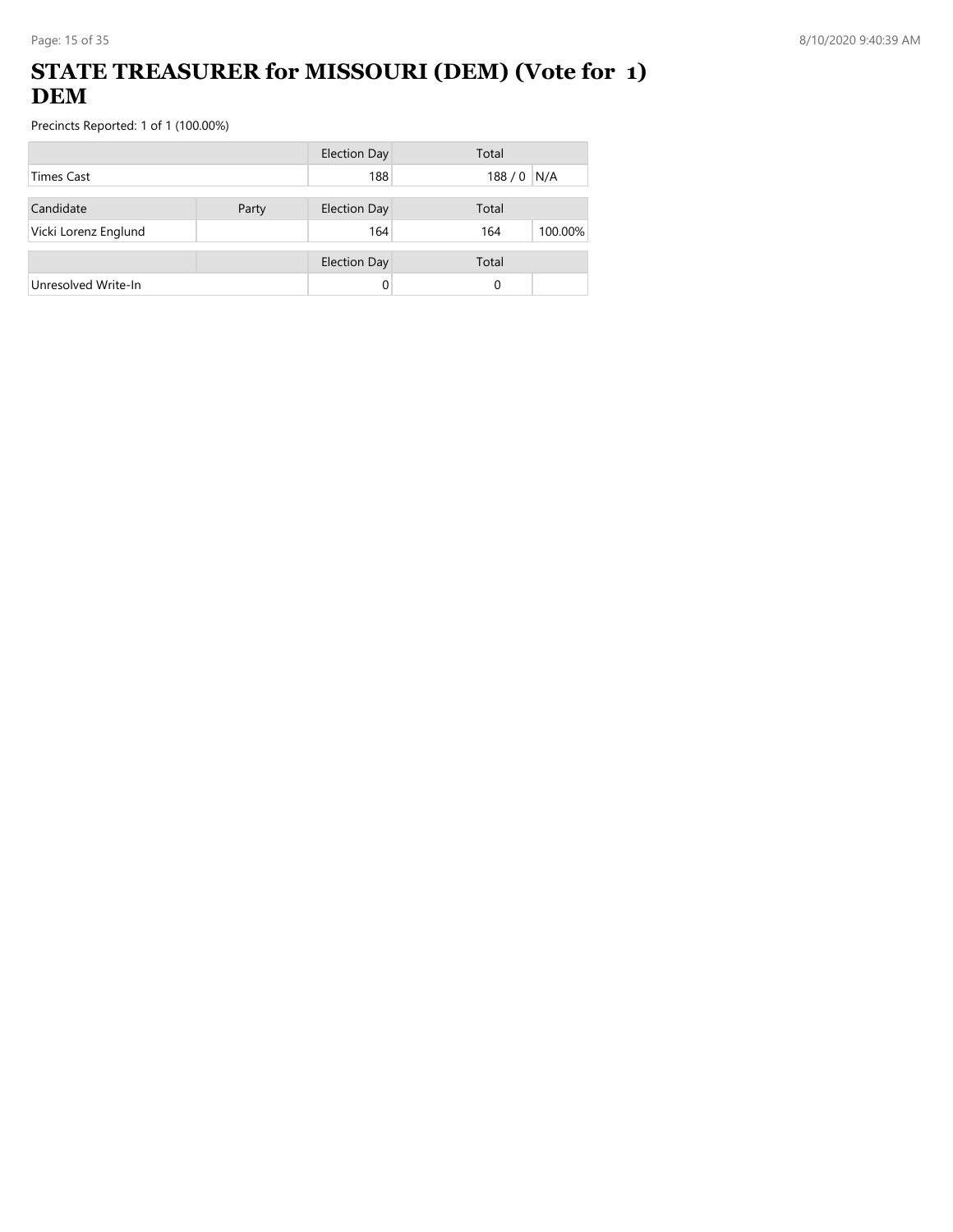### **STATE TREASURER for MISSOURI (LIB) (Vote for 1) LIB**

|                        |       | <b>Election Day</b> | Total      |
|------------------------|-------|---------------------|------------|
| <b>Times Cast</b>      |       |                     | N/A<br>1/0 |
| Candidate              | Party | <b>Election Day</b> | Total      |
| Nicholas (Nick) Kasoff |       |                     | 100.00%    |
|                        |       | <b>Election Day</b> | Total      |
| Unresolved Write-In    |       |                     | 0          |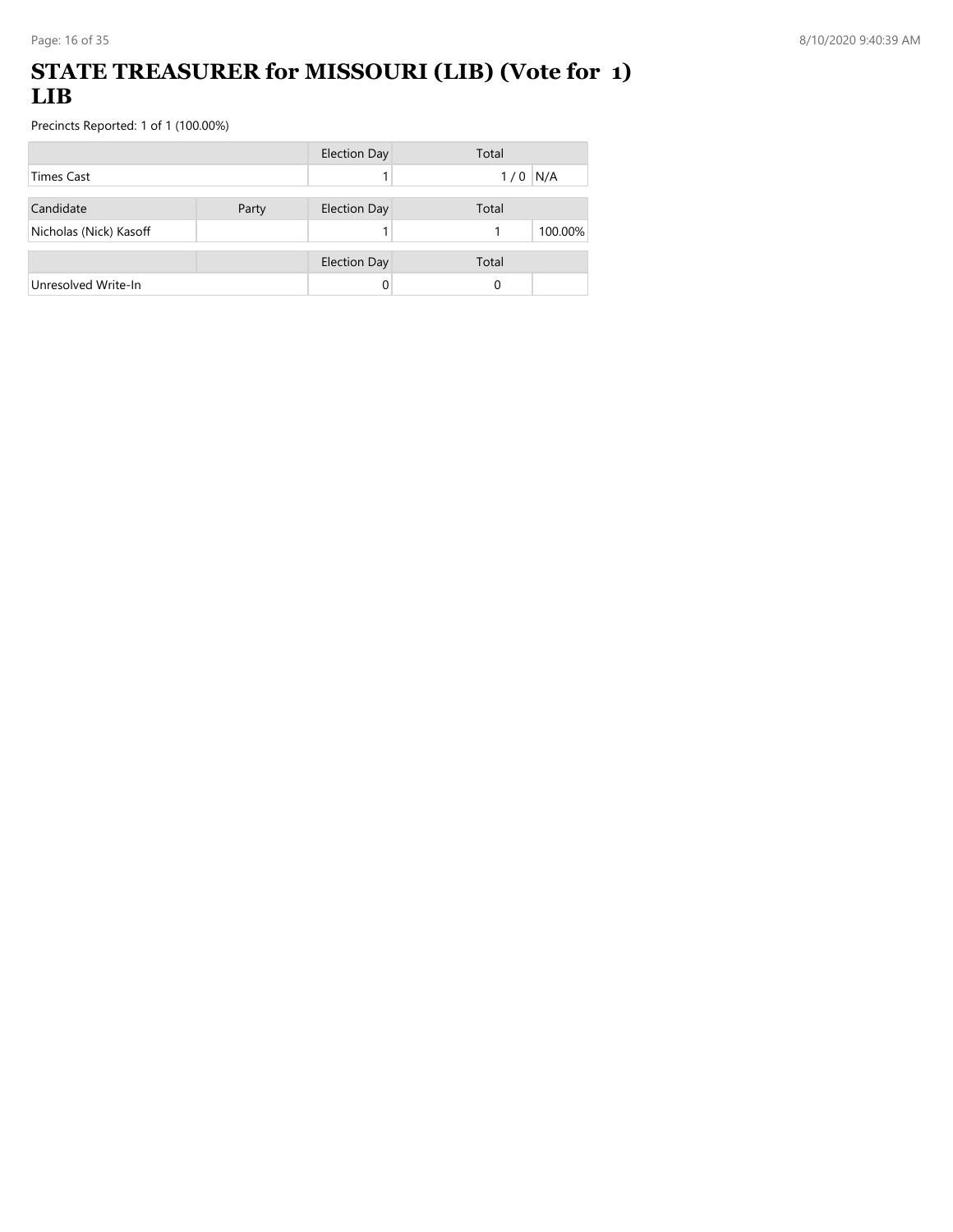### **STATE TREASURER for MISSOURI (GRN) (Vote for 1) GRN**

|                     |       | <b>Election Day</b> | Total           |
|---------------------|-------|---------------------|-----------------|
| <b>Times Cast</b>   |       |                     | $0/0$ N/A       |
| Candidate           | Party | <b>Election Day</b> | Total           |
| Joseph Civettini    |       |                     | N/A<br>$\Omega$ |
|                     |       |                     |                 |
|                     |       | <b>Election Day</b> | Total           |
| Unresolved Write-In |       |                     | 0               |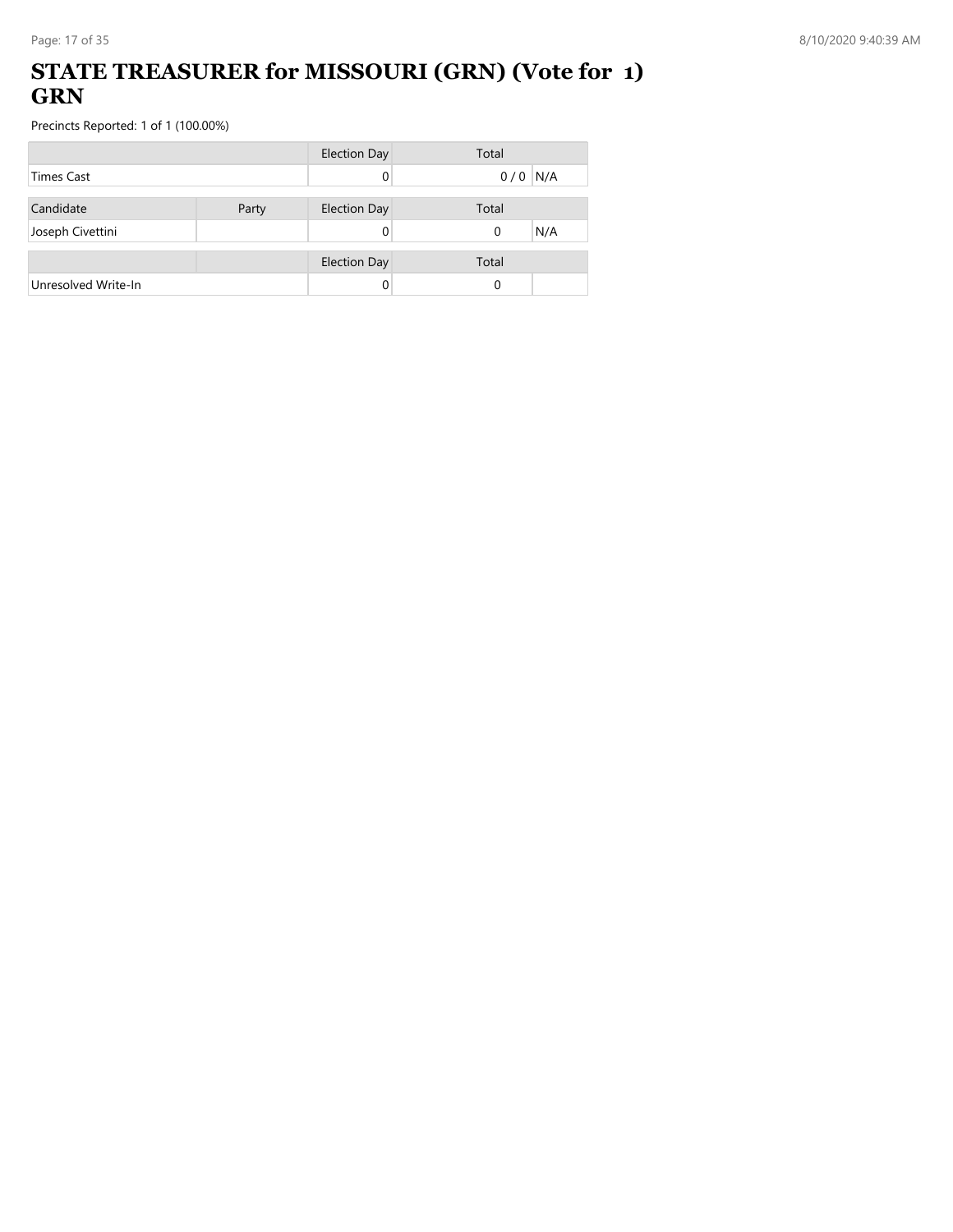### **ATTORNEY GENERAL for MISSOURI (REP) (Vote for 1) REP**

|                     |       | <b>Election Day</b> | Total          |
|---------------------|-------|---------------------|----------------|
| <b>Times Cast</b>   |       | 285                 | 285 / 0 N/A    |
| Candidate           | Party | <b>Election Day</b> | Total          |
| Eric Schmitt        |       | 230                 | 100.00%<br>230 |
|                     |       | <b>Election Day</b> | Total          |
| Unresolved Write-In |       | 0                   | 0              |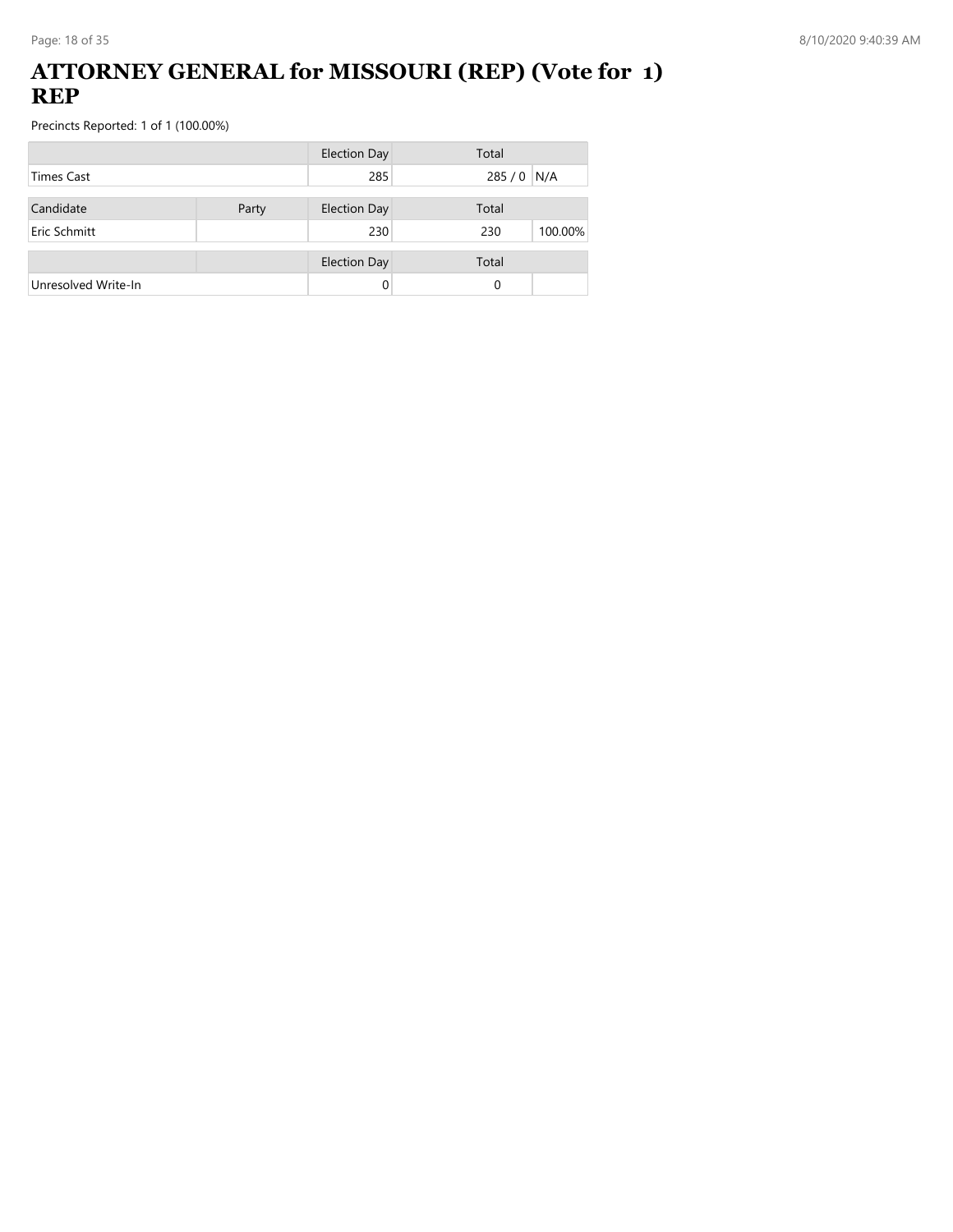### **ATTORNEY GENERAL for MISSOURI (DEM) (Vote for 1) DEM**

|                      |       | <b>Election Day</b> | Total |        |
|----------------------|-------|---------------------|-------|--------|
| Times Cast           |       | 188                 | 188/0 | N/A    |
| Candidate            | Party | <b>Election Day</b> | Total |        |
| <b>Rich Finneran</b> |       | 90                  | 90    | 52.02% |
| Elad Gross           |       | 83                  | 83    | 47.98% |
|                      |       | <b>Election Day</b> | Total |        |
| Unresolved Write-In  |       | 0                   | 0     |        |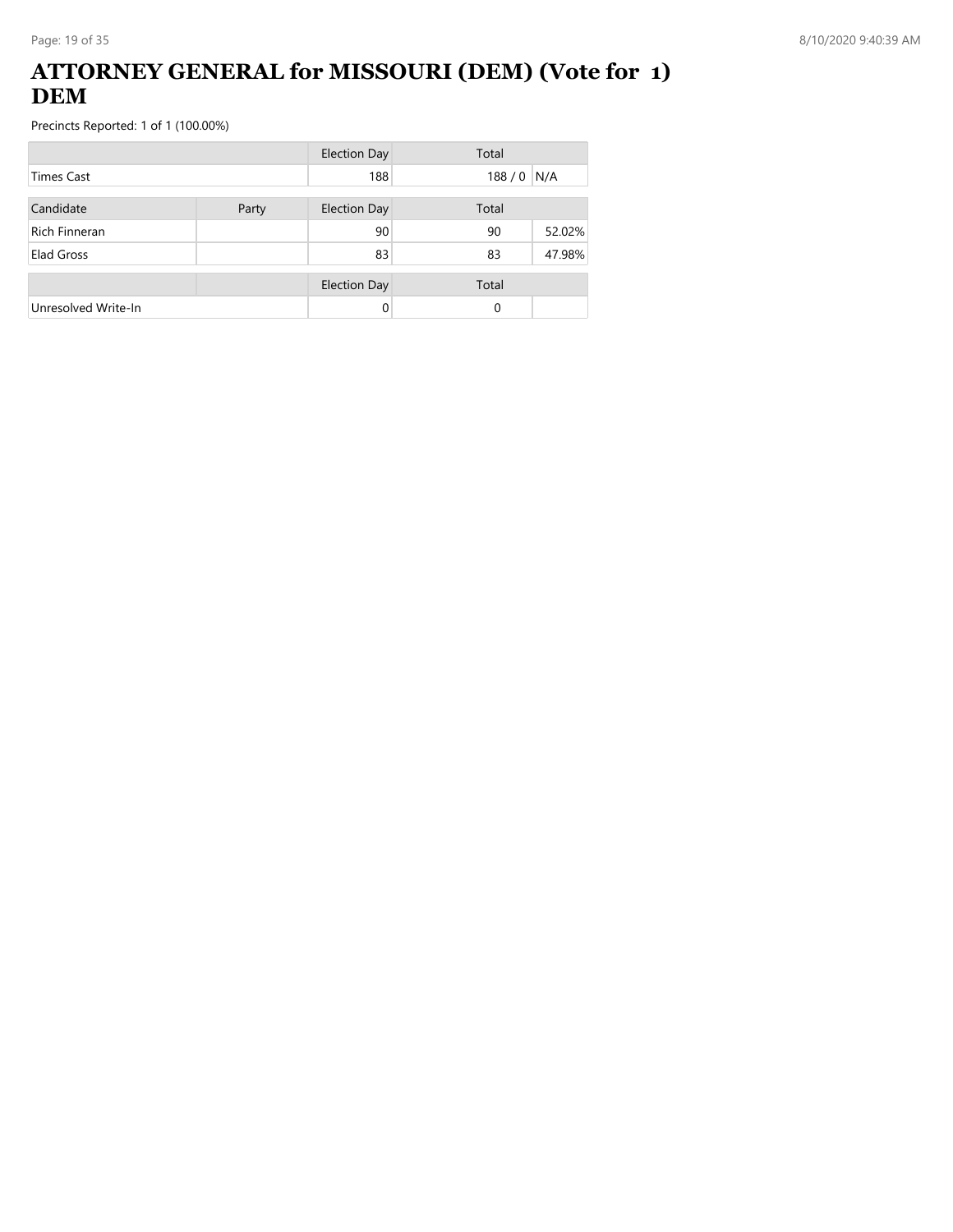#### **ATTORNEY GENERAL for MISSOURI (LIB) (Vote for 1) LIB**

|                     |       | <b>Election Day</b> | Total        |
|---------------------|-------|---------------------|--------------|
| <b>Times Cast</b>   |       |                     | N/A<br>1/0   |
| Candidate           | Party | <b>Election Day</b> | Total        |
| Kevin C Babcock     |       |                     | 100.00%<br>1 |
|                     |       | <b>Election Day</b> | Total        |
| Unresolved Write-In |       |                     | 0            |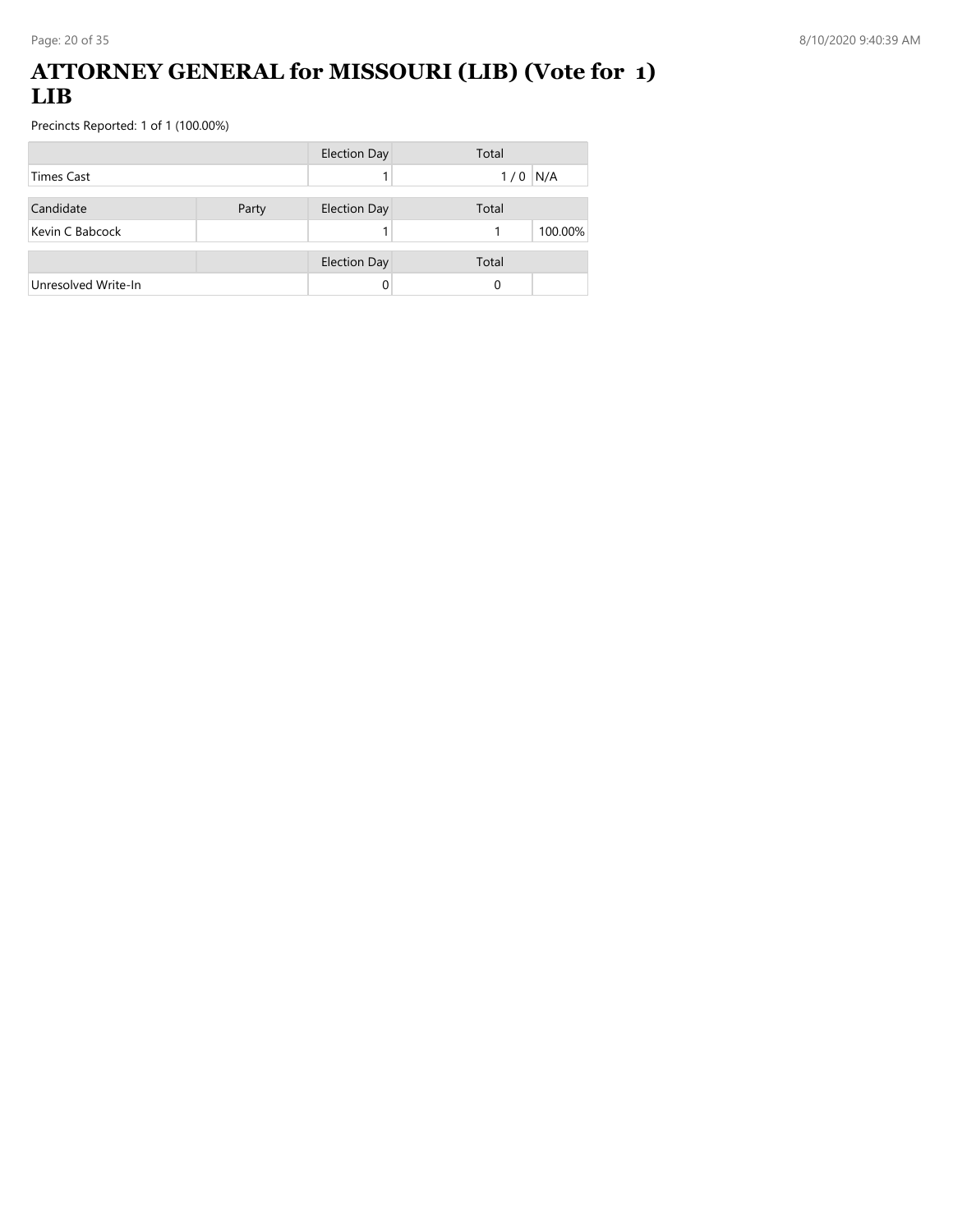#### **UNITED STATES REPRESENTATIVE IN CONGRESS for 3RD DISTRICT (REP), MISSOURI (Vote for 1) REP**

|                           |       | <b>Election Day</b> | Total    |        |
|---------------------------|-------|---------------------|----------|--------|
| <b>Times Cast</b>         |       | 285                 | 285/0    | N/A    |
| Candidate                 | Party | <b>Election Day</b> | Total    |        |
| <b>Brandon Wilkinson</b>  |       | 14                  | 14       | 5.38%  |
| Adela Wisdom              |       | 19                  | 19       | 7.31%  |
| <b>Blaine Luetkemeyer</b> |       | 207                 | 207      | 79.62% |
| Jeffrey Nowak             |       | 6                   | 6        | 2.31%  |
| Lynette Trares            |       | 14                  | 14       | 5.38%  |
|                           |       | <b>Election Day</b> | Total    |        |
| Unresolved Write-In       |       | 0                   | $\Omega$ |        |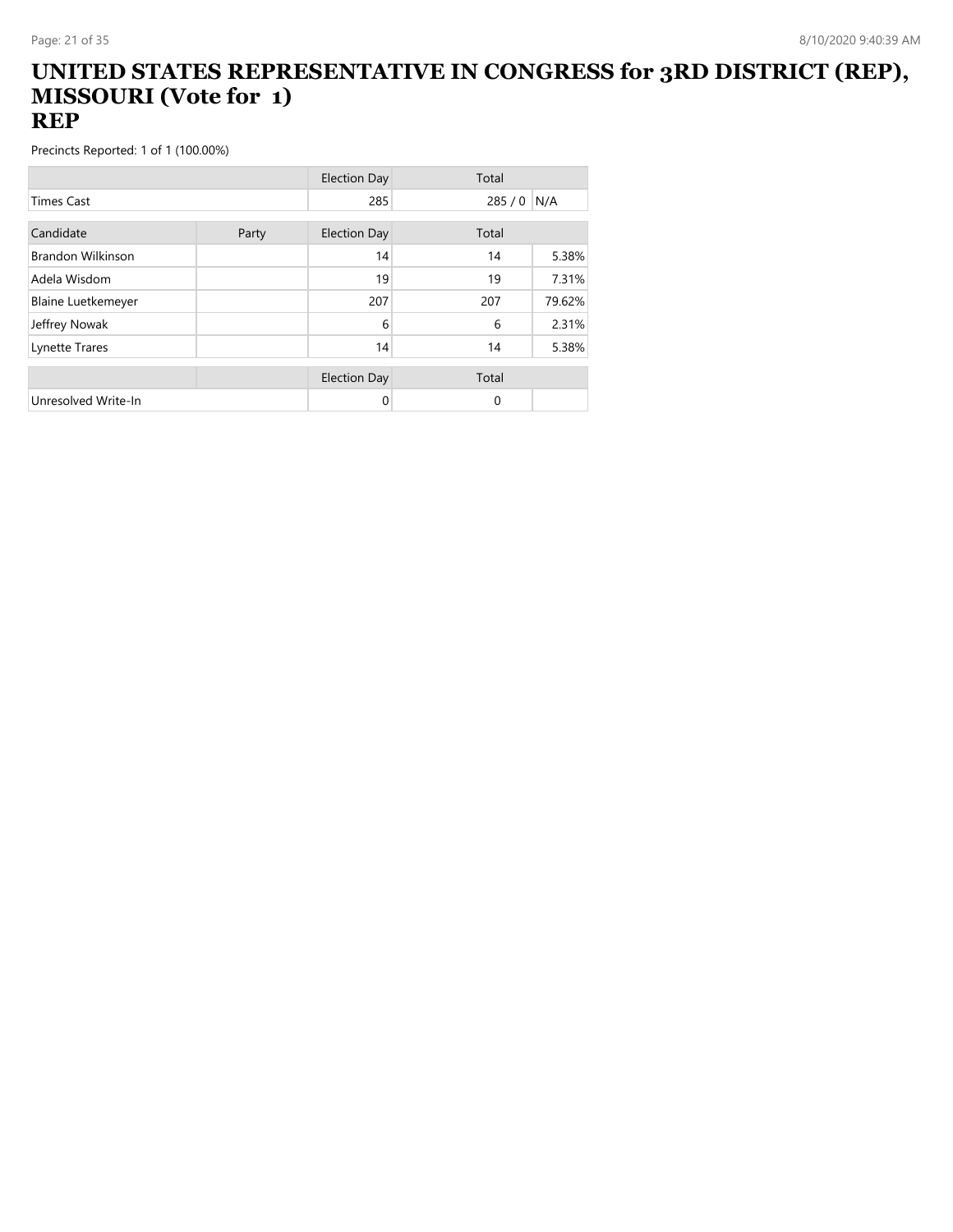#### **UNITED STATES REPRESENTATIVE IN CONGRESS for 3RD DISTRICT (DEM), MISSOURI (Vote for 1) DEM**

|                     |       | Election Day        | Total    |        |
|---------------------|-------|---------------------|----------|--------|
| <b>Times Cast</b>   |       | 188                 | 188/0    | N/A    |
| Candidate           | Party | <b>Election Day</b> | Total    |        |
| Megan Rezabek       |       | 97                  | 97       | 60.25% |
| Dennis Oglesby      |       | 64                  | 64       | 39.75% |
|                     |       | <b>Election Day</b> | Total    |        |
| Unresolved Write-In |       | 0                   | $\Omega$ |        |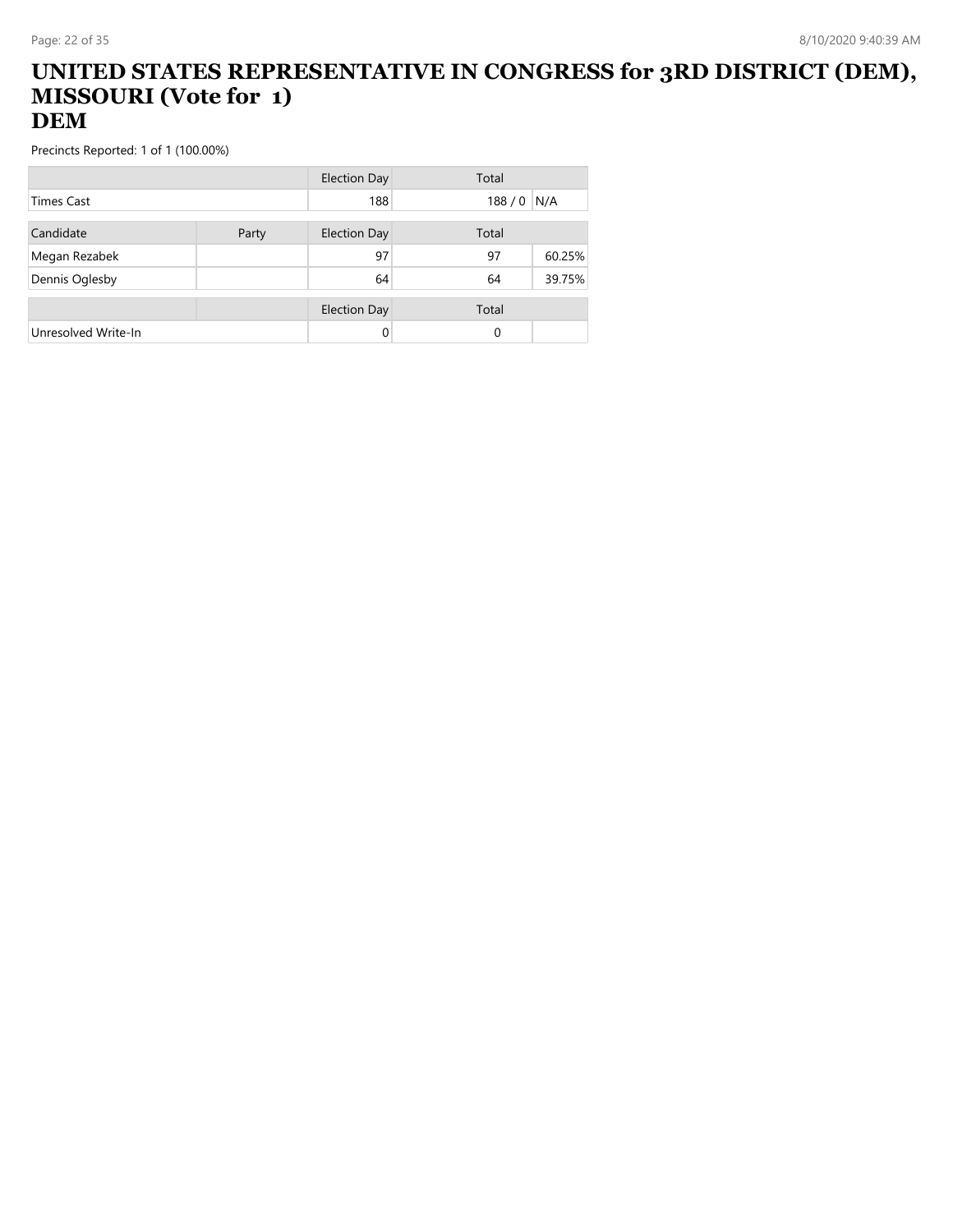#### **UNITED STATES REPRESENTATIVE IN CONGRESS for 3RD DISTRICT (LIB), MISSOURI (Vote for 1) LIB**

|                       |       | <b>Election Day</b> | Total     |
|-----------------------|-------|---------------------|-----------|
| <b>Times Cast</b>     |       |                     | $1/0$ N/A |
| Candidate             | Party | <b>Election Day</b> | Total     |
| Leonard J Steinman II |       |                     | 100.00%   |
|                       |       | <b>Election Day</b> | Total     |
| Unresolved Write-In   |       |                     | 0         |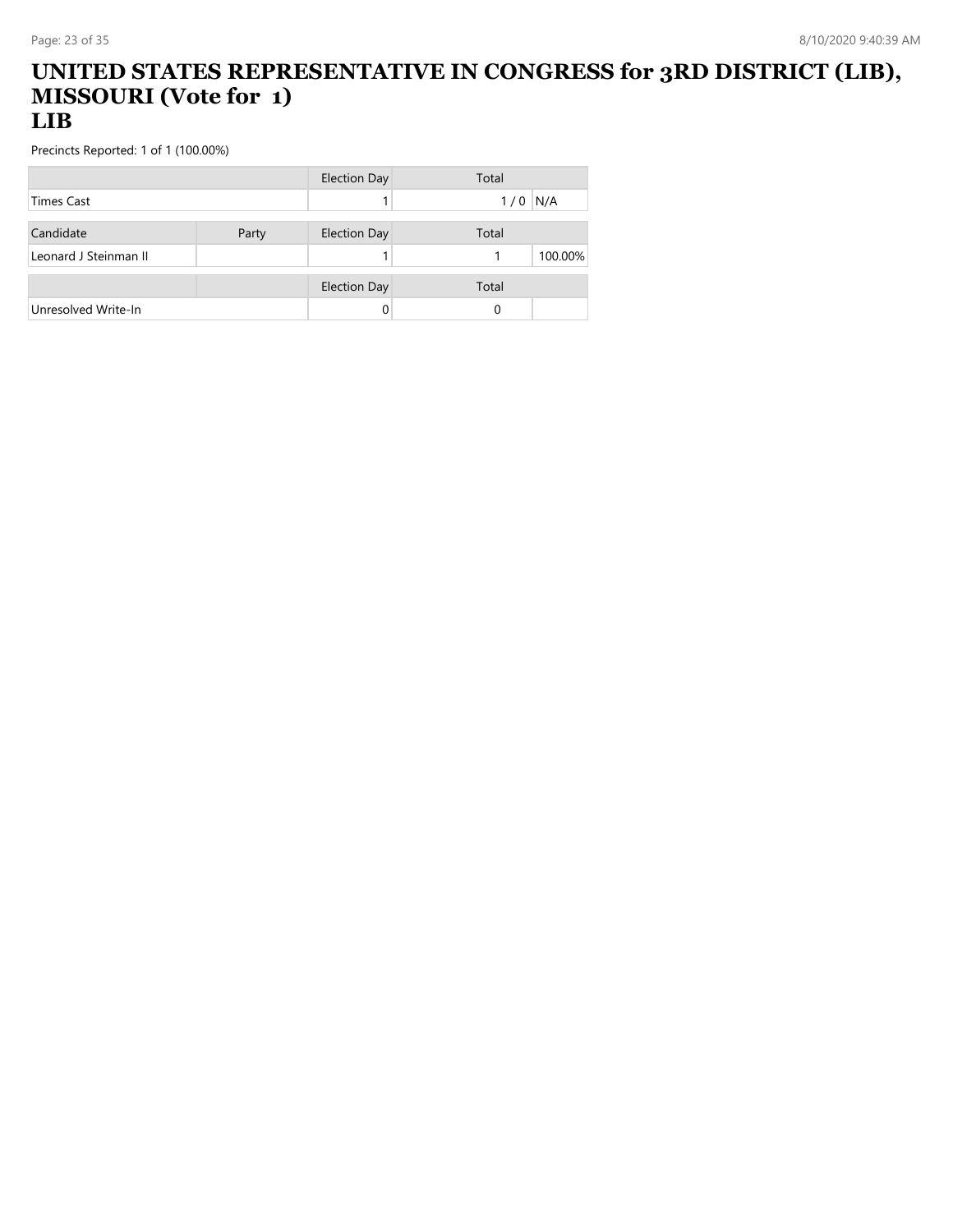## **STATE REPRESENTATIVE for 42ND DISTRICT (REP), MISSOURI (Vote for 1) REP**

|                     |       | <b>Election Day</b> | Total          |
|---------------------|-------|---------------------|----------------|
| <b>Times Cast</b>   |       | 214                 | 214/0<br>N/A   |
|                     |       |                     |                |
| Candidate           | Party | <b>Election Day</b> | Total          |
| Jeff Porter         |       | 170                 | 100.00%<br>170 |
|                     |       | <b>Election Day</b> | Total          |
| Unresolved Write-In |       |                     | 0              |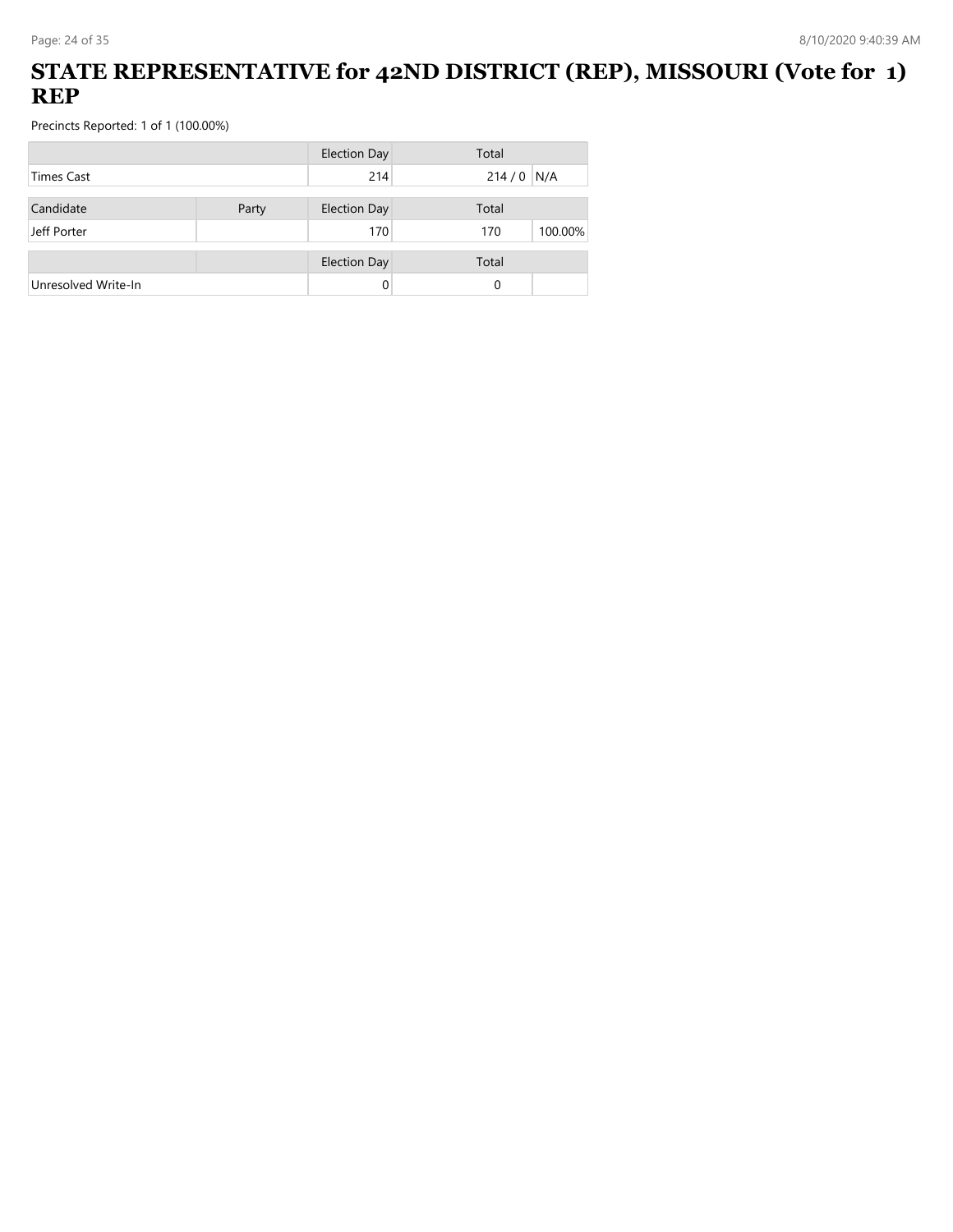### **STATE REPRESENTATIVE for 63RD DISTRICT (REP), MISSOURI (Vote for 1) REP**

|                       |       | <b>Election Day</b> | Total |        |
|-----------------------|-------|---------------------|-------|--------|
| Times Cast            |       | 71                  | 71/0  | N/A    |
| Candidate             | Party | <b>Election Day</b> | Total |        |
| <b>Richard W West</b> |       | 26                  | 26    | 41.94% |
| Dale Schaper          |       | 36                  | 36    | 58.06% |
|                       |       | <b>Election Day</b> | Total |        |
| Unresolved Write-In   |       | 0                   | 0     |        |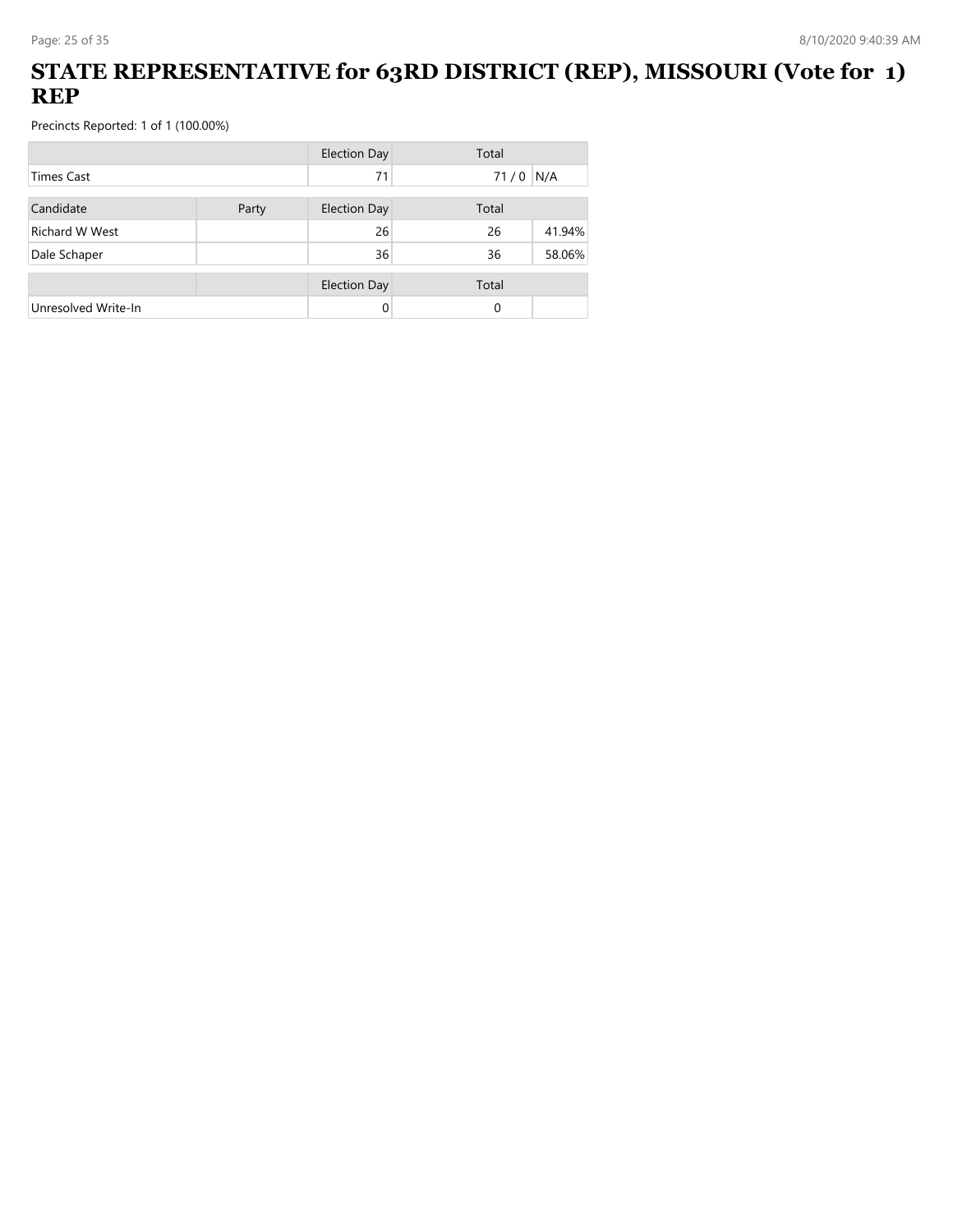#### **COUNTY COMMISSIONER for NORTHERN DISTRICT (REP), MISSOURI (Vote for 1) REP**

|                      |       | <b>Election Day</b> | Total    |        |
|----------------------|-------|---------------------|----------|--------|
| <b>Times Cast</b>    |       | 162                 | 162/0    | N/A    |
| Candidate            | Party | <b>Election Day</b> | Total    |        |
| Jerry "Junior" Myers |       | 38                  | 38       | 26.03% |
| Matthew E. Flake     |       | 64                  | 64       | 43.84% |
| Doug Nordwald        |       | 44                  | 44       | 30.14% |
|                      |       | <b>Election Day</b> | Total    |        |
| Unresolved Write-In  |       | 0                   | $\Omega$ |        |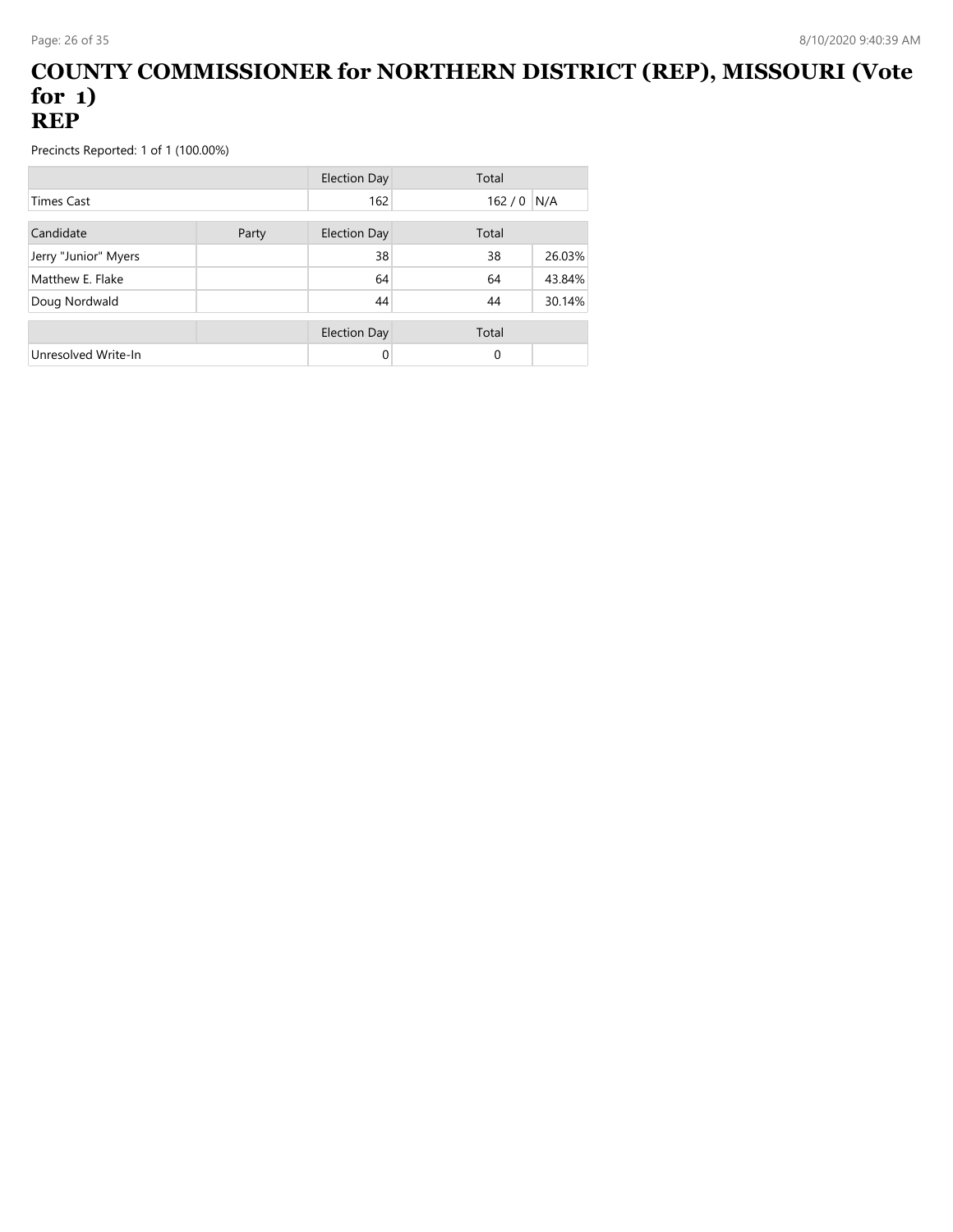#### **COUNTY COMMISSIONER for SOUTHERN DISTRICT (REP), MISSOURI (Vote for 1) REP**

|                     |       | <b>Election Day</b> | Total    |        |
|---------------------|-------|---------------------|----------|--------|
| <b>Times Cast</b>   |       | 123                 | 123/0    | N/A    |
| Candidate           | Party | <b>Election Day</b> | Total    |        |
| Tony Gagliano       |       | 36                  | 36       | 31.30% |
| Dave Mikus          |       | 27                  | 27       | 23.48% |
| Luke F. Struckhoff  |       | 6                   | 6        | 5.22%  |
| Tom Meyer           |       | 31                  | 31       | 26.96% |
| Jason Boles         |       | 15                  | 15       | 13.04% |
|                     |       | <b>Election Day</b> | Total    |        |
| Unresolved Write-In |       | 0                   | $\Omega$ |        |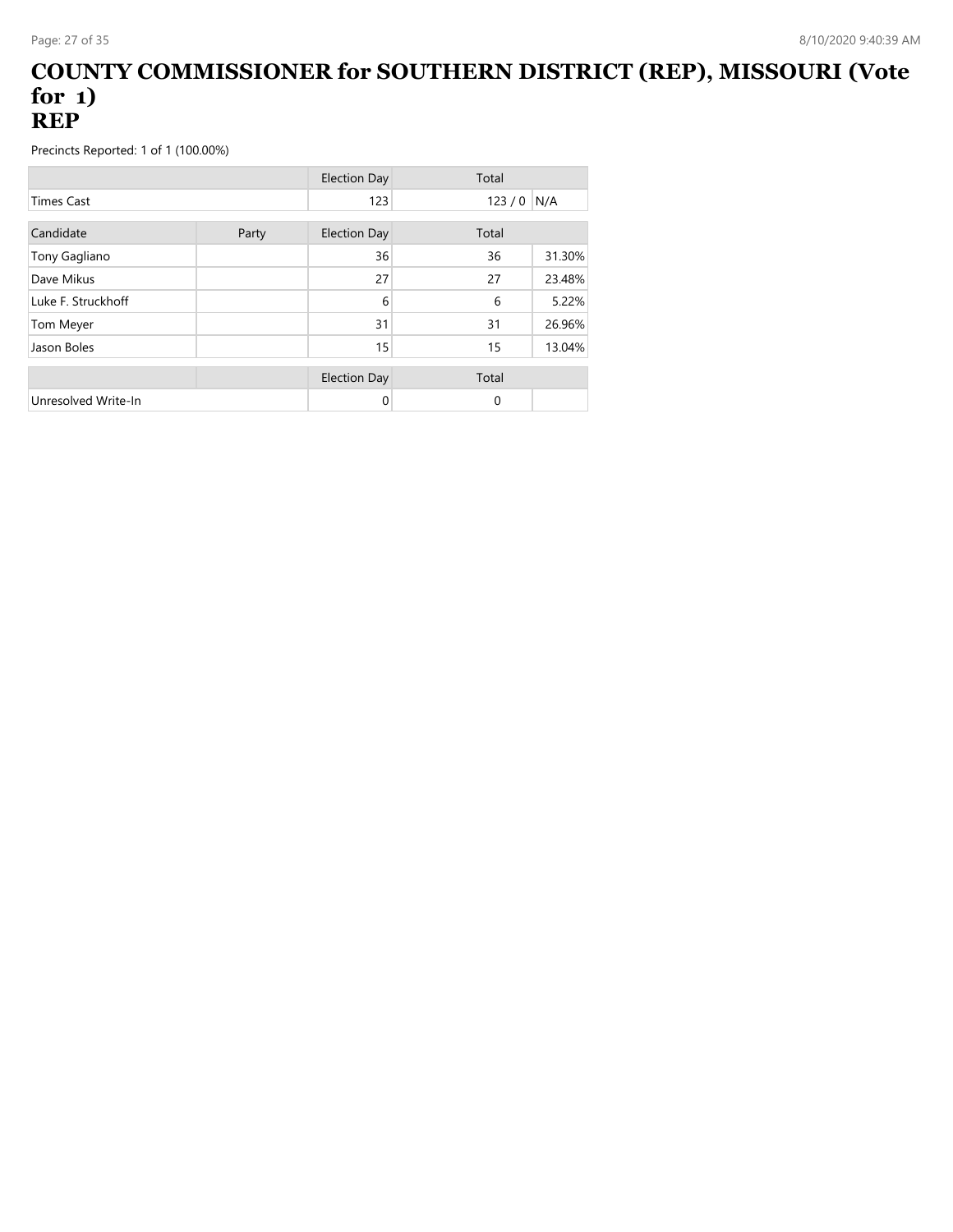## **SHERIFF for WARREN COUNTY (REP), MISSOURI (Vote for 1) REP**

|                     |       | <b>Election Day</b> | Total          |
|---------------------|-------|---------------------|----------------|
| Times Cast          |       | 285                 | 285 / 0 N/A    |
| Candidate           | Party | <b>Election Day</b> | Total          |
| Kevin Harrison      |       | 229                 | 100.00%<br>229 |
|                     |       | <b>Election Day</b> | Total          |
| Unresolved Write-In |       | 0                   | 0              |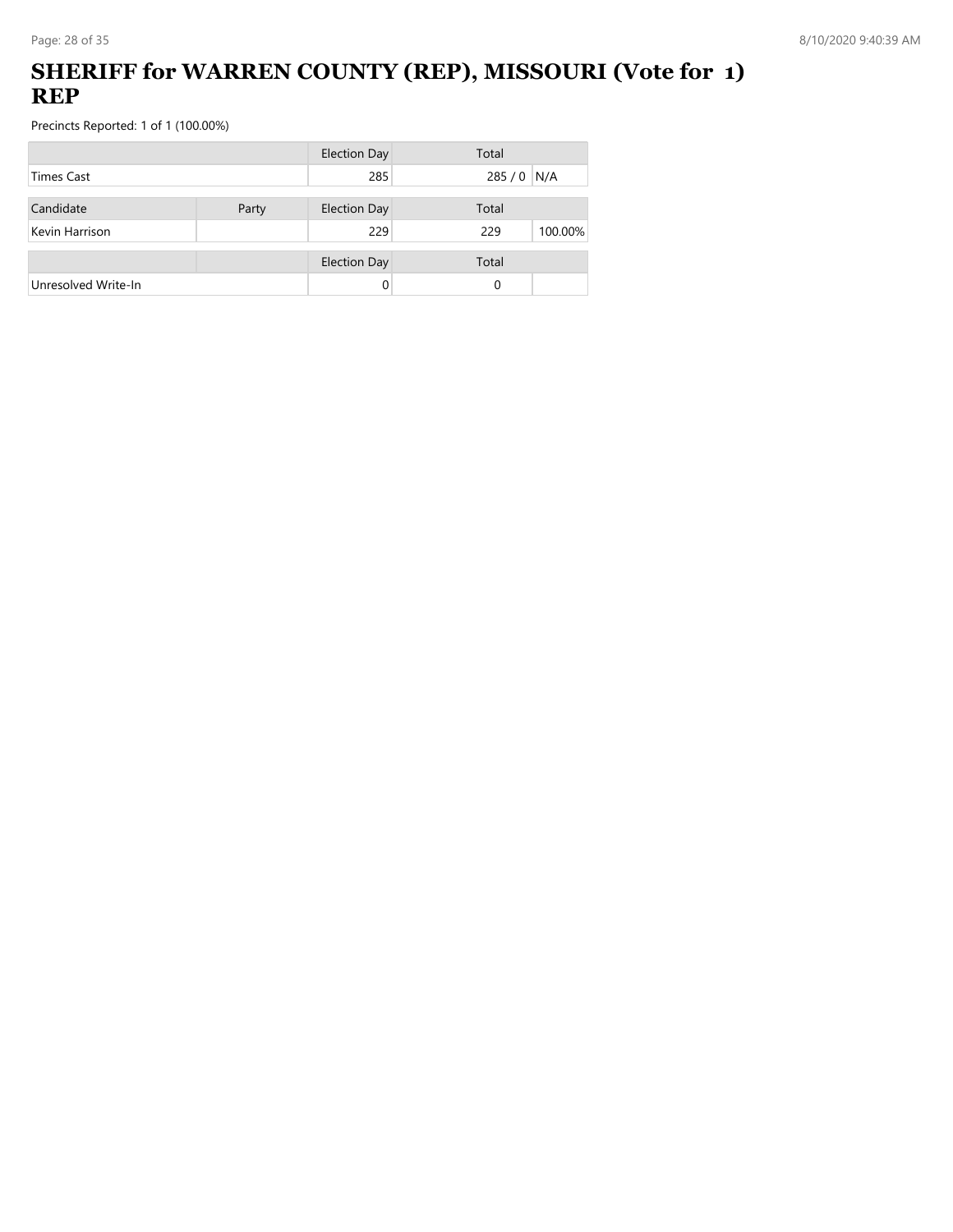## **ASSESSOR for WARREN COUNTY (REP), MISSOURI (Vote for 1) REP**

|                          |       | <b>Election Day</b> | Total |        |
|--------------------------|-------|---------------------|-------|--------|
| <b>Times Cast</b>        |       | 285                 | 285/0 | N/A    |
| Candidate                | Party | <b>Election Day</b> | Total |        |
| Kathryn L. (Katie) Smith |       | 171                 | 171   | 66.02% |
| Terence (Terry) Bracht   |       | 88                  | 88    | 33.98% |
|                          |       | <b>Election Day</b> | Total |        |
| Unresolved Write-In      |       |                     | 0     |        |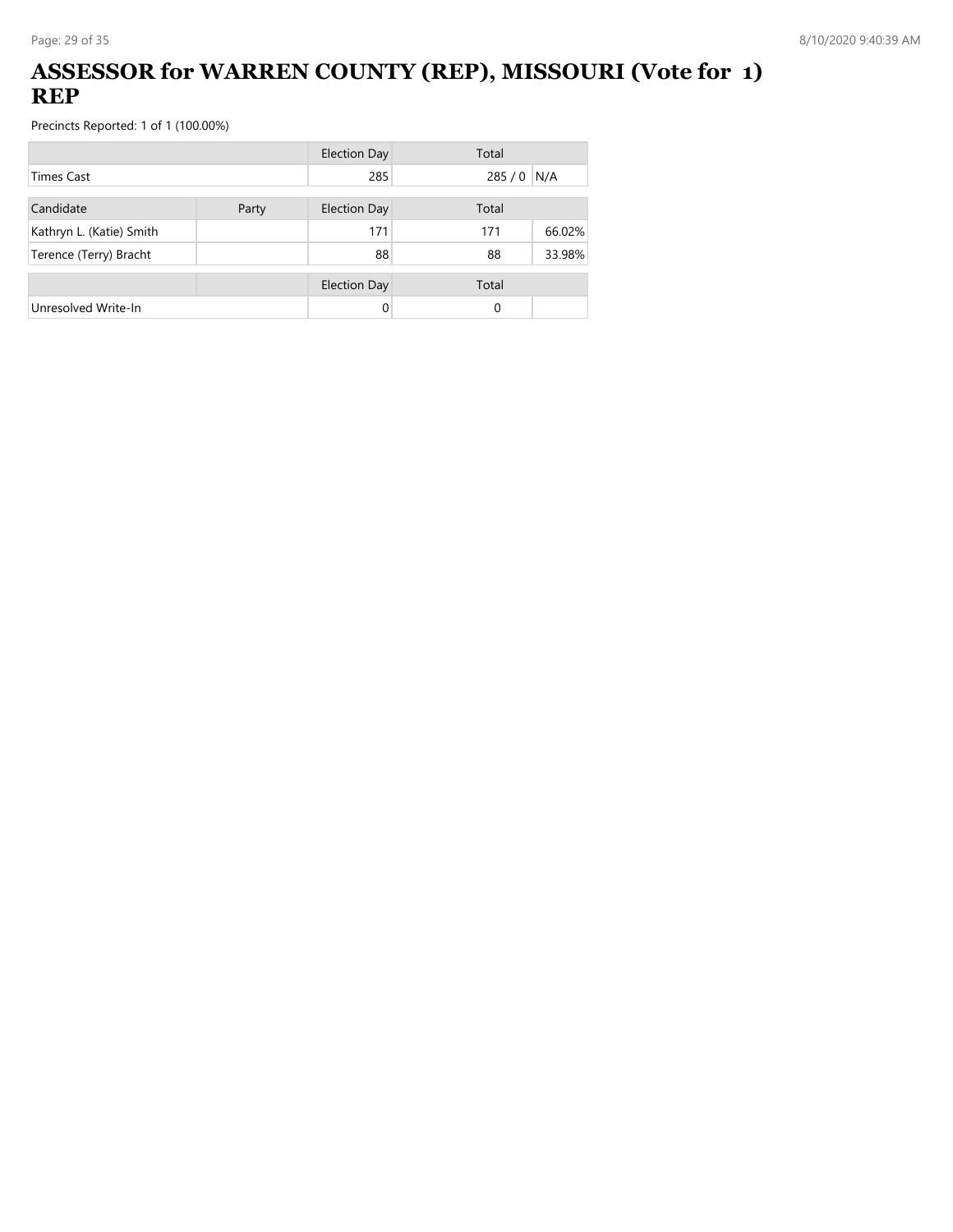#### **PUBLIC ADMINISTRATOR for WARREN COUNTY (REP), MISSOURI (Vote for 1) REP**

|                         |       | Election Day        | Total       |         |
|-------------------------|-------|---------------------|-------------|---------|
| Times Cast              |       | 285                 | 285 / 0 N/A |         |
| Candidate               | Party | <b>Election Day</b> | Total       |         |
| Melissa (Missy) Dempsey |       | 239                 | 239         | 100.00% |
|                         |       | <b>Election Day</b> | Total       |         |
| Unresolved Write-In     |       |                     | 0           |         |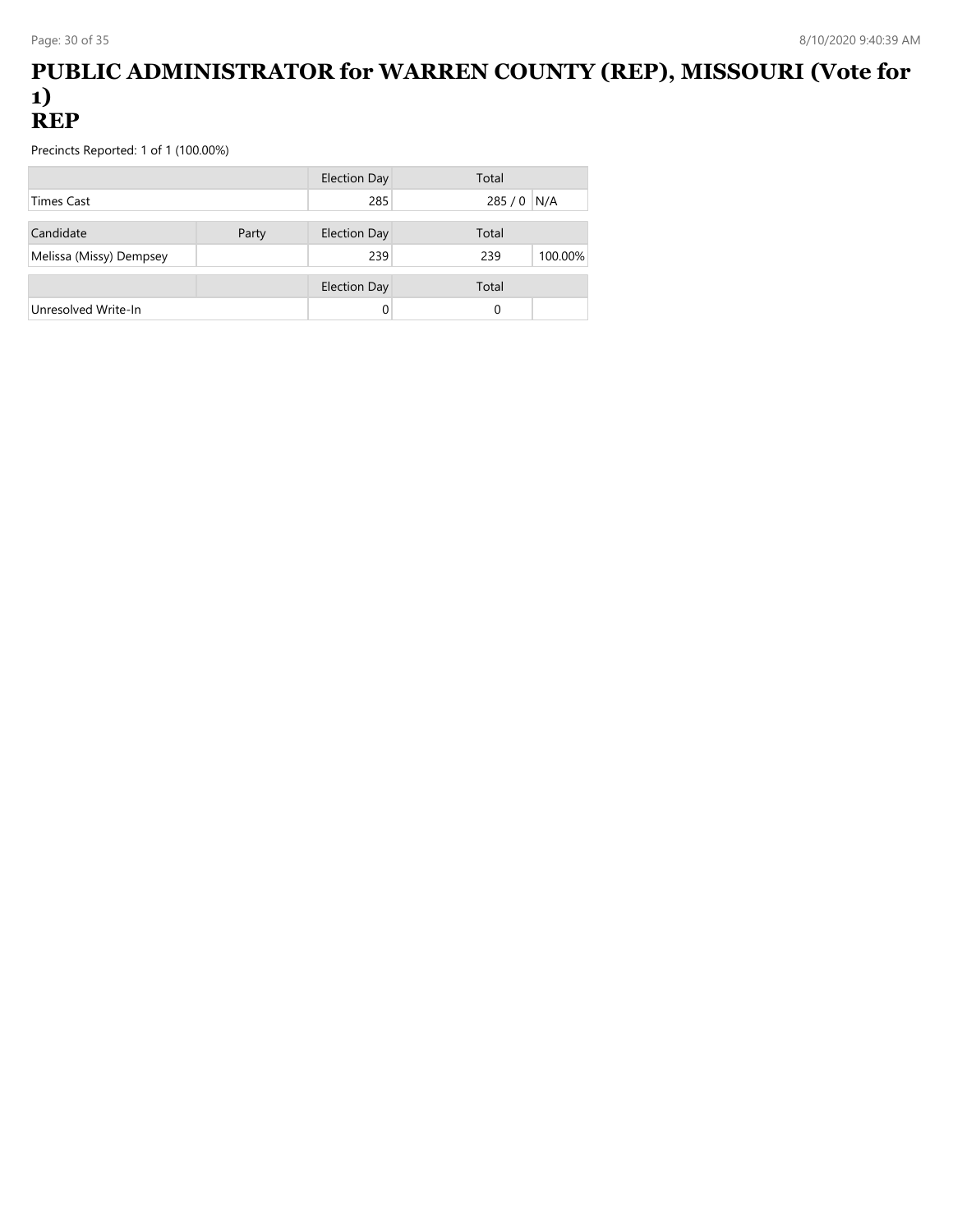## **CORONER for WARREN COUNTY (REP), MISSOURI (Vote for 1) REP**

|                     |       | <b>Election Day</b> | Total          |
|---------------------|-------|---------------------|----------------|
| <b>Times Cast</b>   |       | 285                 | 285 / 0 N/A    |
| Candidate           | Party | <b>Election Day</b> | Total          |
| Mark W. O'Neill     |       | 227                 | 100.00%<br>227 |
|                     |       | <b>Election Day</b> | Total          |
| Unresolved Write-In |       |                     | 0              |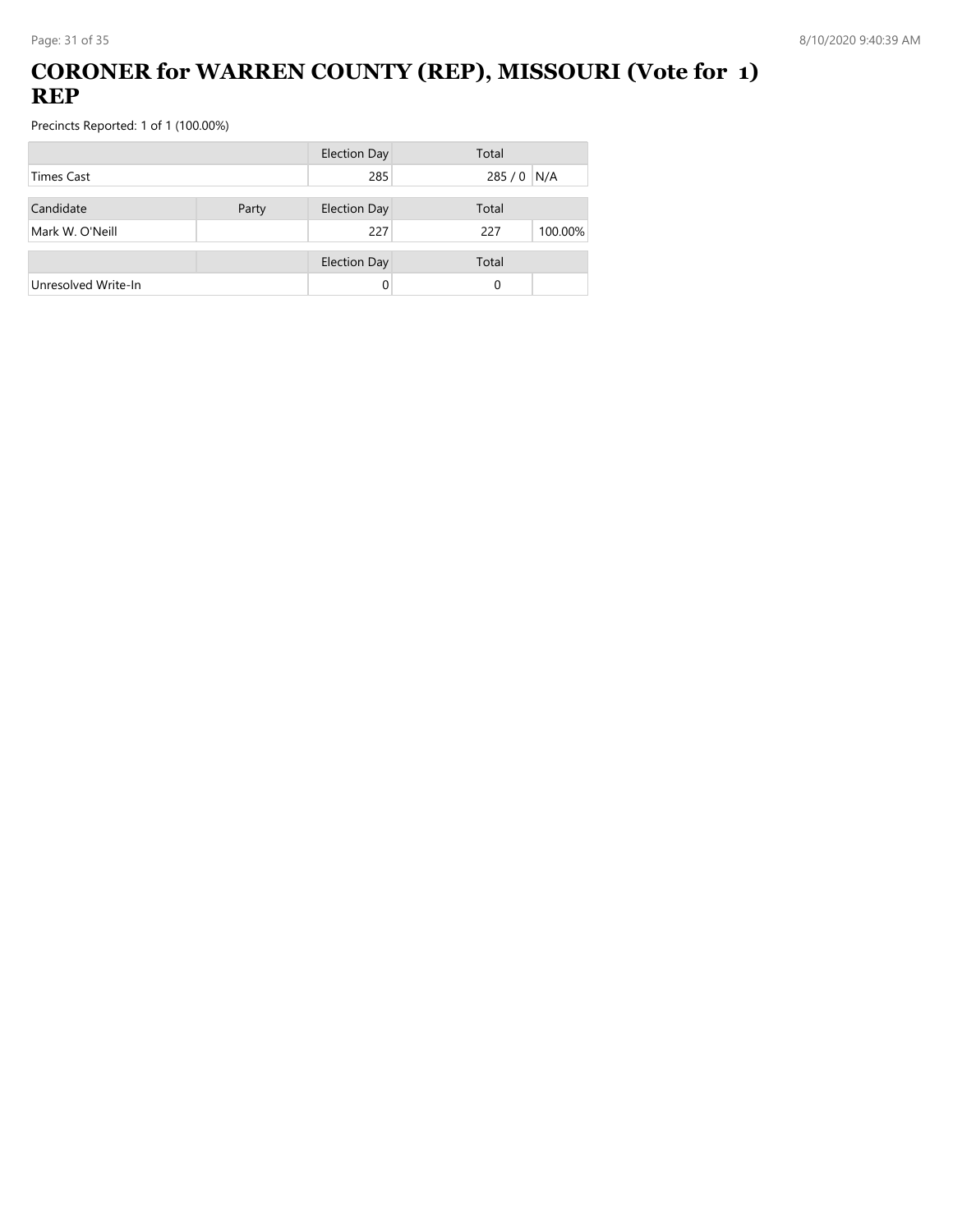## **SURVEYOR for WARREN COUNTY (REP), MISSOURI (Vote for 1) REP**

|                     |       | <b>Election Day</b> | Total          |
|---------------------|-------|---------------------|----------------|
| Times Cast          |       | 285                 | 285 / 0 N/A    |
| Candidate           | Party | <b>Election Day</b> | Total          |
| Robert L. Lewis     |       | 226                 | 226<br>100.00% |
|                     |       | <b>Election Day</b> | Total          |
| Unresolved Write-In |       | 0                   | 0              |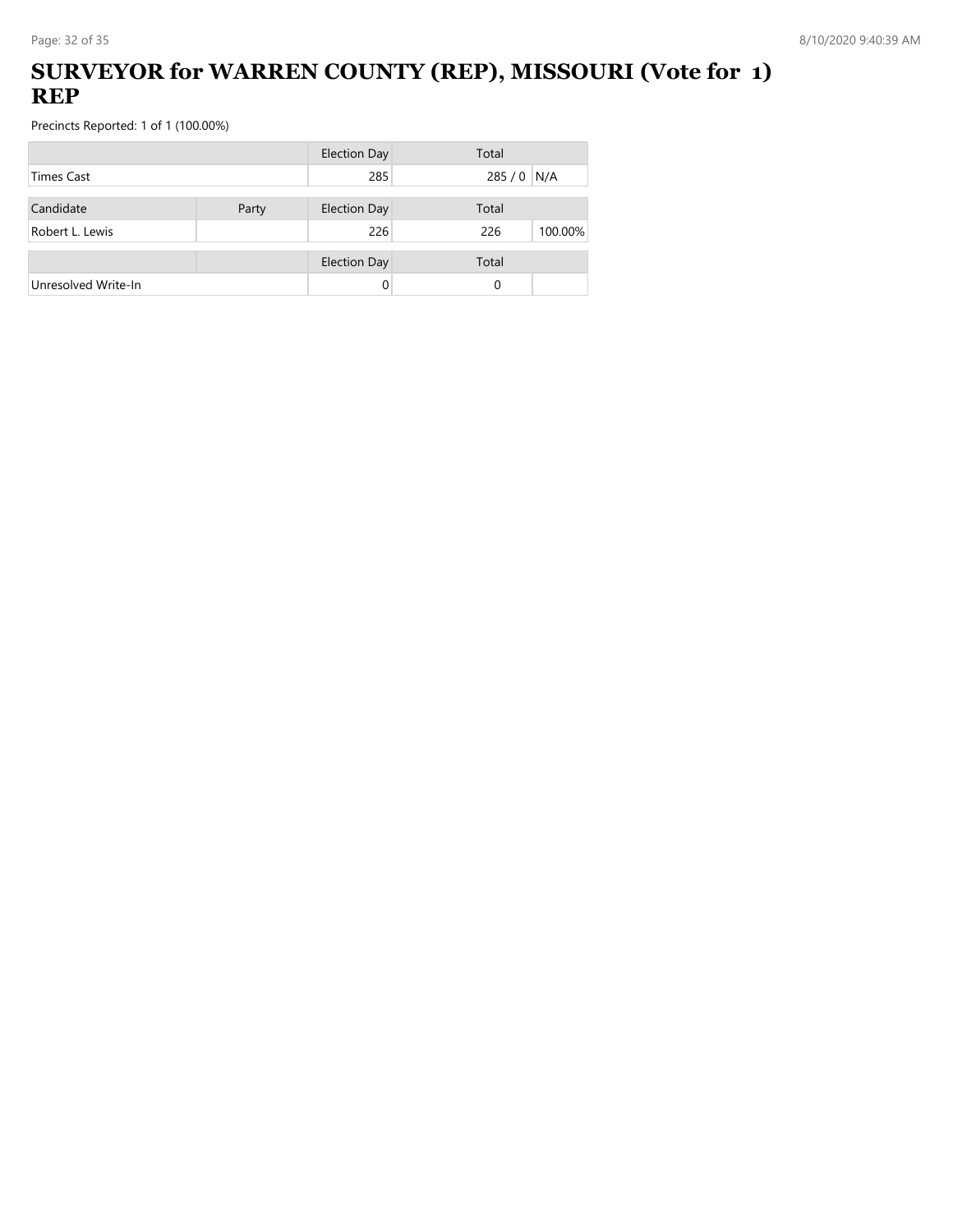## **COMMITTEEMAN for SOUTH ELKHORN (DEM), MISSOURI (Vote for 1) DEM**

|                     |       | <b>Election Day</b> | Total |        |
|---------------------|-------|---------------------|-------|--------|
| Times Cast          |       | 13                  | 13/0  | N/A    |
| Candidate           | Party | <b>Election Day</b> | Total |        |
| Rodger Wells        |       | 3                   | 3     | 27.27% |
| Dennis Oglesby      |       | 8                   | 8     | 72.73% |
|                     |       | <b>Election Day</b> | Total |        |
| Unresolved Write-In |       | 0                   | 0     |        |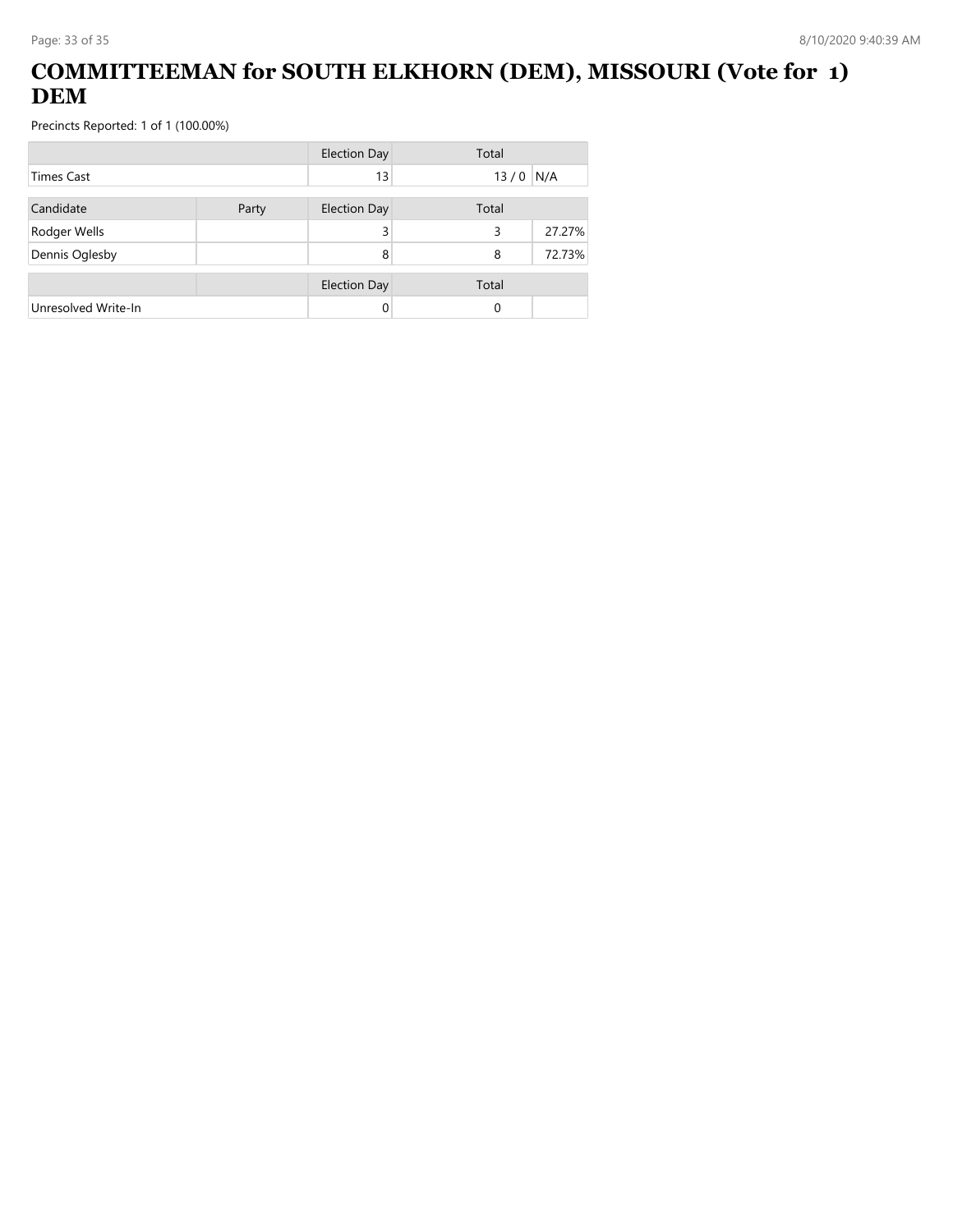# **CONSTITUTIONAL AMENDMENT NO. 2 for MISSOURI (Vote for 1)**

|                     |       | <b>Election Day</b> | Total       |        |
|---------------------|-------|---------------------|-------------|--------|
| <b>Times Cast</b>   |       | 484                 | 484 / 0 N/A |        |
| Candidate           | Party | <b>Election Day</b> | Total       |        |
| <b>YES</b>          |       | 275                 | 275         | 57.89% |
| <b>NO</b>           |       | 200                 | 200         | 42.11% |
|                     |       | <b>Election Day</b> | Total       |        |
| Unresolved Write-In |       |                     | $\Omega$    |        |